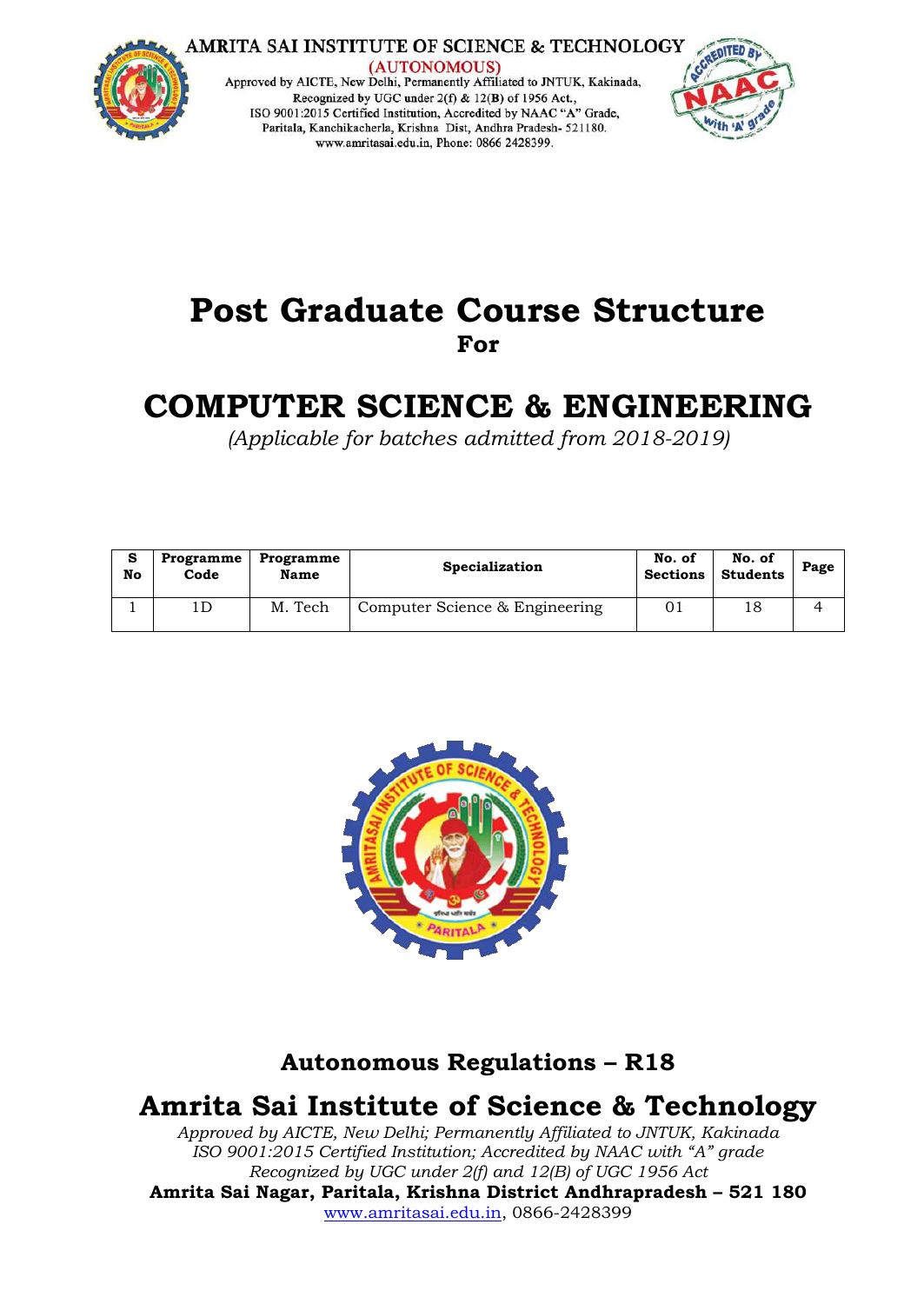

AMRITA SAI INSTITUTE OF SCIENCE & TECHNOLOGY (AUTONOMOUS)<br>Approved by AICTE, New Delhi, Permanently Affiliated to JNTUK, Kakinada, Recognized by UGC under 2(f) & 12(B) of 1956 Act.,<br>ISO 9001:2015 Certified Institution, Accredited by NAAC "A" Grade, Paritala, Kanchikacherla, Krishna Dist, Andhra Pradesh- 521180. www.amritasai.edu.in, Phone: 0866 2428399.



#### **I Year I Semester**

| S. No | <b>Course Code</b> | Course                                        | ı |  |
|-------|--------------------|-----------------------------------------------|---|--|
|       | 18CP1T1            | Data Structures and Algorithm Analysis        | 4 |  |
| 2     | 18CP1T2            | Mathematical Foundations for Computer Science | 4 |  |
| 3     | 18CP1T3            | Computer Organization and Architecture        | 4 |  |
| 4     | 18CP1T4            | Database Management Systems                   | 4 |  |
|       | 18CP1T5            | <b>Advanced Operating Systems</b>             | 4 |  |
| 6     | 18CP1T6            | Data Warehousing and Data Mining              | 4 |  |
|       | 18CP1L1            | CSE Lab-1                                     |   |  |

#### **I Year II Semester**

| S. No | <b>Course Code</b> | Course                                                                                                                   | L | P |
|-------|--------------------|--------------------------------------------------------------------------------------------------------------------------|---|---|
|       | 18CP2T1            | <b>Cyber Security</b>                                                                                                    | 4 |   |
| 2     | 18CP2T2            | <b>Computer Networks</b>                                                                                                 | 4 |   |
| 3     | 18CP2T3            | <b>Big Data Analytics</b>                                                                                                | 4 |   |
| 4     | 18CP2T4            | Advanced Unix Programming                                                                                                | 4 |   |
| 5     | 18CP2T5            | $Electric - I$<br>Software Engineering<br>Artificial Intelligence<br>11.<br>iii. Compiler Design<br>iv. Machine Learning | 4 |   |
| 6     | 18CP2T6            | Elective - II<br>Image Processing<br>ii.<br>Parallel Algorithms<br>iii. Cloud Computing<br>iv. Mobile Computing          | 4 |   |
|       | 18CP2L1            | CSE Lab-2                                                                                                                |   | 4 |

#### **II Year I Semester**

| No<br>S. | <b>Course Code</b>           | Course                 | ≖     | æ  | в     |
|----------|------------------------------|------------------------|-------|----|-------|
| <b>.</b> | 18CP3S <sup>1</sup><br>⊥ טרי | Seminar                | $- -$ | -- | $- -$ |
| ∼        | 8CP3                         | Publication<br>Journal | $- -$ | -- | $- -$ |

#### **II Year II Semester**

| No<br>S. | Code<br>Course (      | `ourse                        | -     | л     |       |  |  |  |  |
|----------|-----------------------|-------------------------------|-------|-------|-------|--|--|--|--|
| -        | $\sim$<br>RCP4<br>. . | <b>TTT</b><br>Work<br>Project | $- -$ | $- -$ | $- -$ |  |  |  |  |

**L-Lecture; T-Tutorial; P-Practical; C-Credits** 

Total Course Credits  $\rightarrow 20+20+10+10 = 60$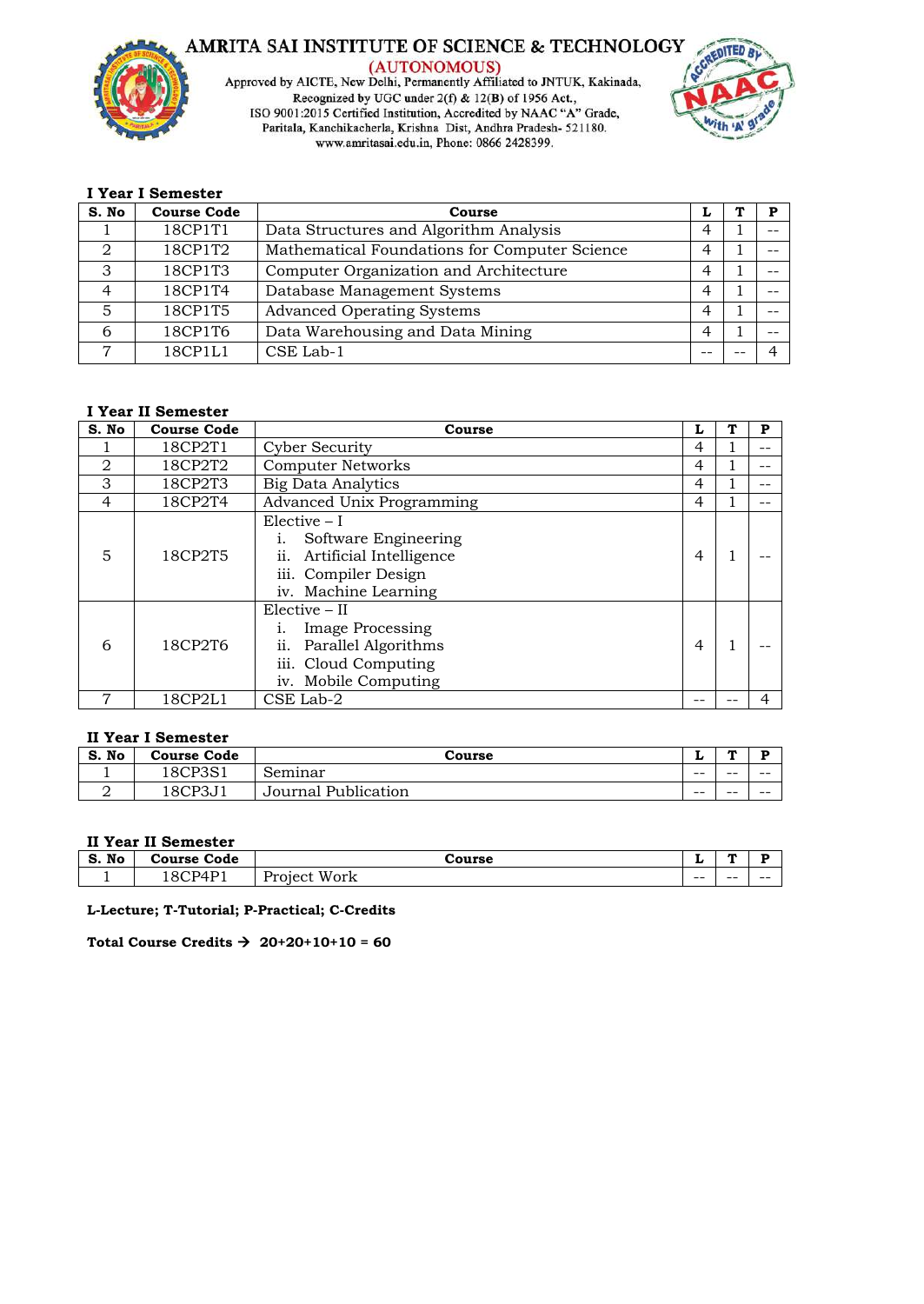

(AUTONOMOUS) Approved by AICTE, New Delhi, Permanently Affiliated to JNTUK, Kakinada, Recognized by UGC under 2(f) & 12(B) of 1956 Act., ISO 9001:2015 Certified Institution, Accredited by NAAC "A" Grade, Paritala, Kanchikacherla, Krishna Dist, Andhra Pradesh- 521180. www.amritasai.edu.in, Phone: 0866 2428399.



**4 1 -- 3**

**I Year I Semester L T P C**

# 18CP1T1: **ADVANCED DATA STRUCTURES AND ALGORITHM ANAYLSIS**

**UNIT- I:** Introduction to Data Structures, Singly Linked Lists, Doubly Linked Lists, Circular Lists-Algorithms. Stacks and Queues: Algorithm Implementation using Linked Lists.

**UNIT-II:**Searching-Linear and Binary Search Methods. Sorting-Bubble Sort, Selection Sort, Insertion Sort, Quick Sort, Merge Sort. Trees- Binary trees, Properties, Representation and Traversals (DFT, BFT), Expression Trees(Infix,prefix,postfix).Graphs-Basic Concepts , Storage Structures and Traversals.

**UNIT- III:** Dictionaries, ADT, The List ADT, Stack ADT, Queue ADT, Hash Table Representation, Hash Functions, Collision Resolution-Separate Chaining, Open Addressing-Linear Probing, Double Hashing.

**UNIT- IV:** Priority queues- Definition, ADT, Realising a Priority Queue Using Heaps, Definition, Insertion, Deletion .Search Trees- Binary Search Trees, Definition, ADT, Implementation, Operations-Searching, Insertion, Deletion.

**UNIT –V:** Search Trees- AVL Trees, Definition, Height of AVL Tree, Operations, Insertion, Deletion and Searching. Search Trees- Introduction to Red-Black and Splay Trees, B-Trees, Height of B-Tree, Insertion, Deletion and Searching, Comparison of Search Trees.

# **TEXT BOOKS:**

- 1. Data Structures, Algorithms and Applications in java, 2/e, Sartaj Sahni, University Press.
- 2. Data Structures And Algorithm Analysis, 2/e, Mark Allen Weiss, Pearson.

- 1. Data Structures And Algorithm Analysis, 2/e, Mark Allen Weiss, Pearson.
- 2. Data Structures And Algorithms, 3/e, Adam Drozdek, Cengage.
- 3. C and Data Structures: A Snap Shot Oriented Treatise Using Live Engineering Examples, N.B.Venkateswarulu, E.V.Prasad, S Chand & Co,2009.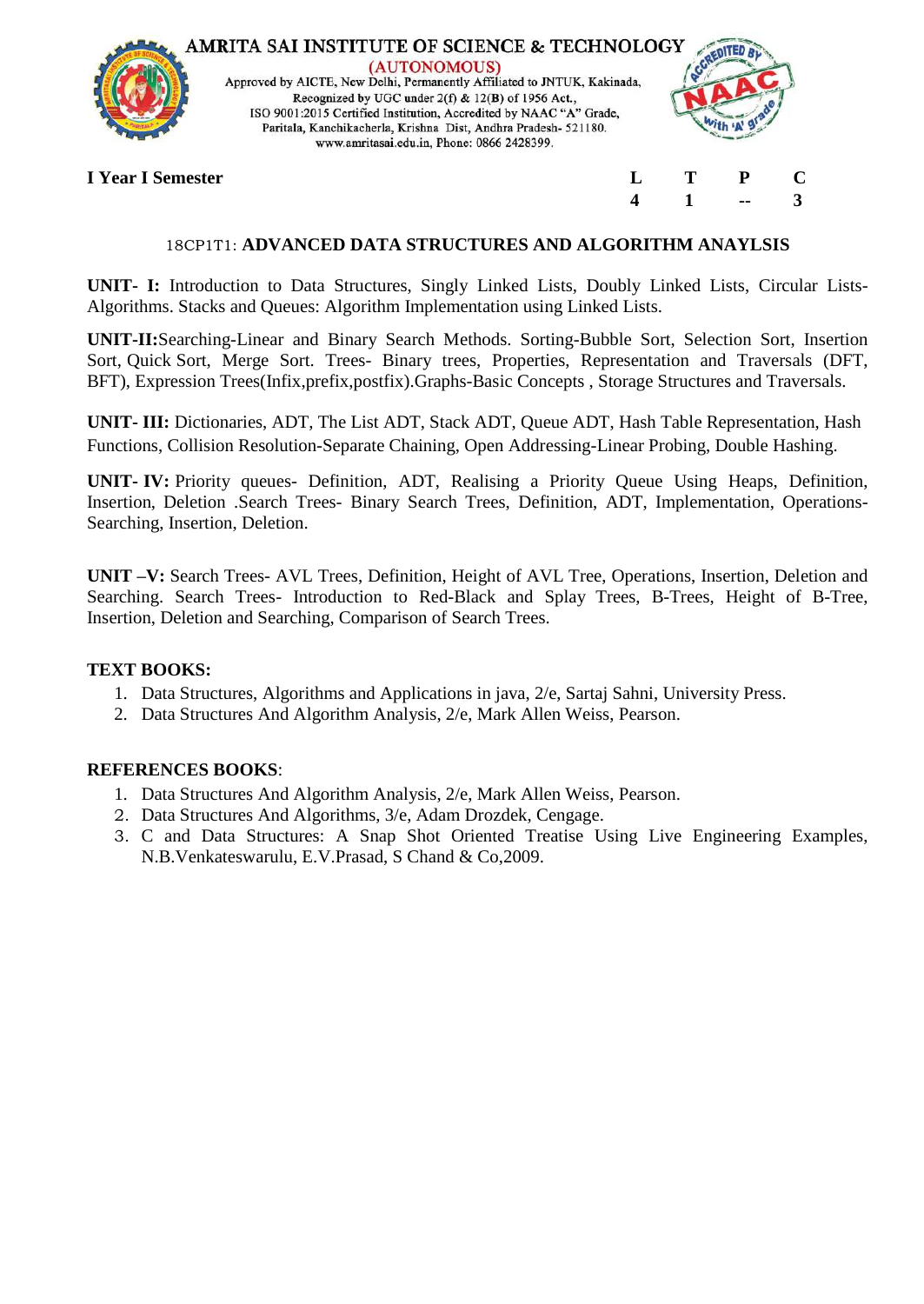

18CP1T2: Mathematical Foundations for Computer Science

**UNIT- I:** Mathematical Logic: Statements and notations, Connectives, Well formed formulas, Truth Tables, tautology, equivalence implication, Normal forms, Theory of inference for the statement calculus, Rules of inference, Consistency of premises and indirect method of proof, Automatic Theorem Proving Predicate calculus: Predicates, statement functions, variables and quantifiers, predicate formulas, free & bound variables, universe of discourse, inference theory of predicate calculus

**UNIT- II :** Set theory & Relations: Introduction, Relations and ordering, Properties of binary Relations, Equivalence, Compatibility Relations, Partial ordering, Hasse diagram. Functions: composition of functions, Inverse Function, Recursive Functions, Lattice and its Properties, Pigeon hole Principles and its application. Algebraic structures: Algebraic systems, Examples and general properties, Semi groups and Monoids, groups, sub groups, Definitions, Examples, homomorphism, Isomorphism and related problems.

**UNIT- III:** Elementary Combinatorics: Basis of counting, Enumeration of Combinations & Permutations, Enumerating of Combinations & Permutations with repetitions and constrained repetitions, Binomial Coefficients, Binomial Multinomial theorems, principles of Inclusion – Exclusion.

**UNIT- IV:** Recurrence Relations: Generating Function of Sequences, Calculating Coefficient of generating functions, Recurrence relations, Solving recurrence relation by substitution and Generating functions, The method of Characteristic roots, Solution of Inhomogeneous Recurrence Relation.

**UNIT- V:** Graph Theory: Representation of Graph, Spanning Trees, BFS, DFS, Kruskals Algorithm, Binary trees, Planar Graphs, Graph Theory and Applications, Basic Concepts, Isomorphism and Sub graphs, Multi graphs and Euler circuits, Hamiltonian graphs, Chromatic Numbers

# **TEXT BOOKS:**

- 1. Discrete Mathematical Structures with Applications to computer science J.P Tremblery, R.Manohar, TMH
- 2. Discrete Mathematical for computer Scientists & Mathematicians " J.L. Molt, A.Kandel T.P.Baker, PHI

# **REFERENCE TEXTBOOKS:**

- 1. Elements of Discrete Mathematics, C L Liu, D P Mohanpatra, TMH
- 2. Discrete Mathematics, Schaum's Outlines, Lipschutz, Lipson TMH.
- 3. Discrete Mathematical Structures, Kolman, Busby, Ross, 6th ed., PHI, 2009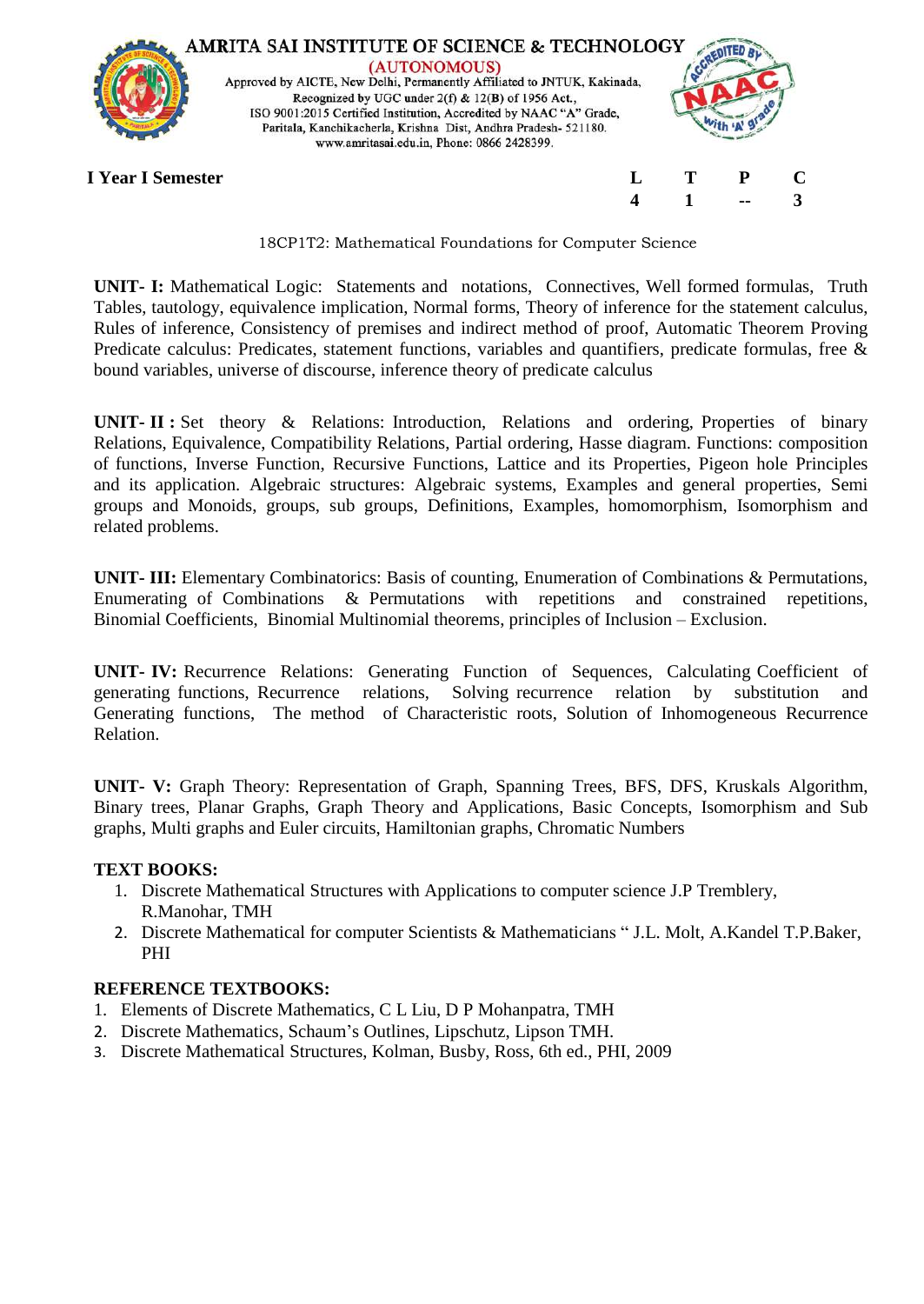

# **I** Year **I** Semester

| $\mathbf{L}$            | т | P  | $\mathbf C$ |
|-------------------------|---|----|-------------|
| $\overline{\mathbf{4}}$ |   | -- | 3           |

# 18CP1T3: **COMPUTER ORGANIZATION AND ARCHITECTURE**

**UNIT- I:** Number Systems And Computer Arithmetic Signed And Unsigned Numbers, Addition and Subtraction, Multiplication, Division, Floating Point Representation Logical Operation, Gray Code, BCD Code, Error Detecting Codes. Boolean Algebra, Simplification of Boolean Expressions- Maps.

**UNIT- II:** Combinational and Sequential Circuits Decoders, Encoders, Multiplexers, Half and Full Adders, Shift Registers, Flip-Flops, Binary Counters, Memory Unit.

**UNIT- III:** Memory Organisation Memory Hierarchy, Main Memory, Auxiliary Memory, Associative Memory, Cache Memory, Virtual Memory Concept.

**UNIT- IV:** ALU Design Addition and Subtraction, Sign and Unsigned Numbers, Multiplication and Division Algorithms, BCD Adders.

**UNIT- V :** Input –Output Organisation Peripheral Devices, Input-Output Interface, Asynchronous data transfer, Modes of Transfer, Priority Interrupts, DMA, Input Output Processor, Serial Communication.

# **TEXT BOOKS:**

- 1. Computer System Architecture, 3/e, Moris Mano, Pearson/PHI.
- 2. Micro Processor and Interfacing, 2/e, Douglas V.Hall, TMH.

- 1. Digital Logic and Computer Organisation, Rajaraman, Radha Krishnan, PHI.
- 2. Micro Computer Systems: 8086/8088 family, 2/e, Liu, Gibson, PHI.
- 3. Computer Organisation and Architecture, 7/e, Stallings, Pearson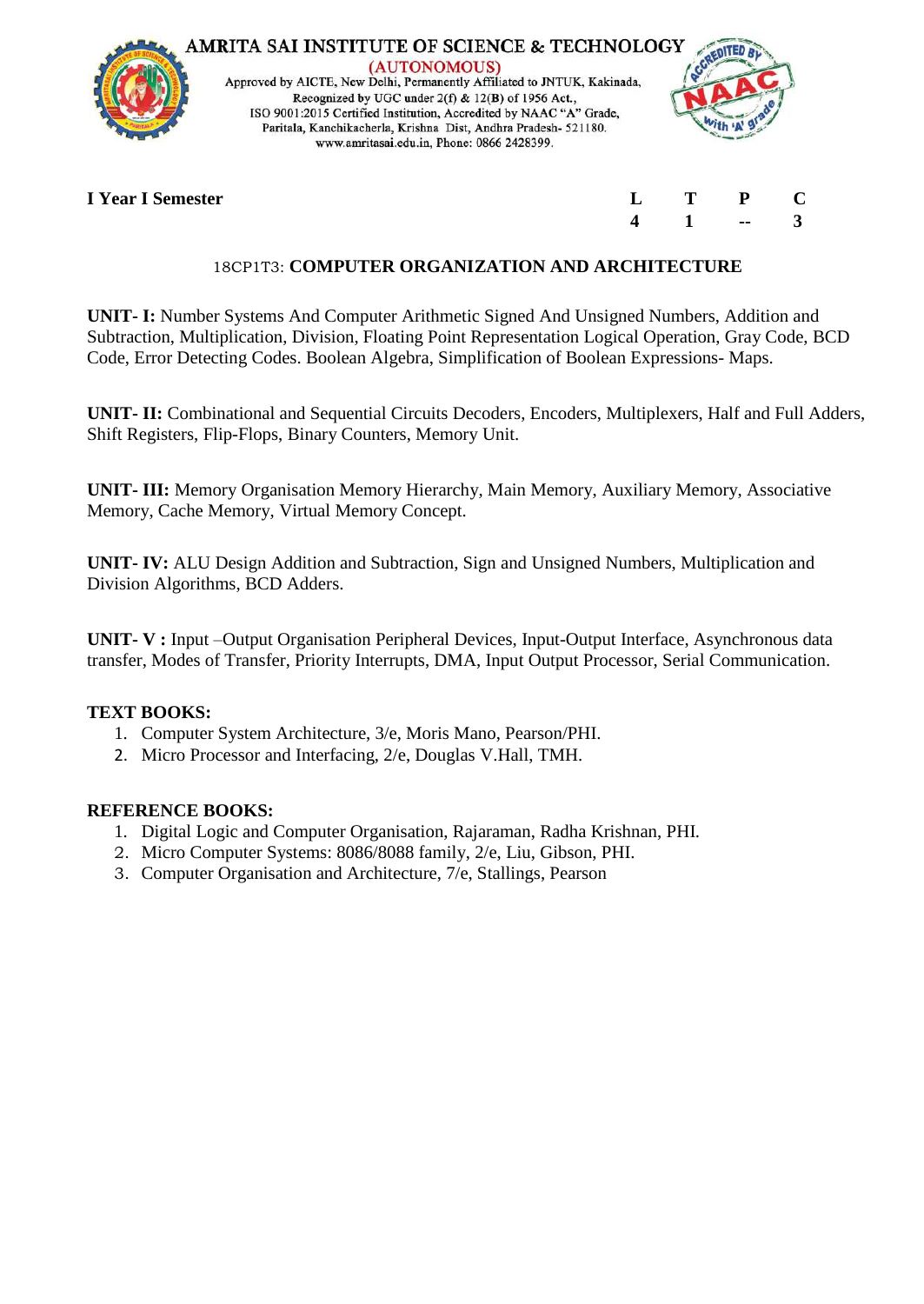

#### 18CP1T4: **DATABASE MANAGEMENT SYSTEMS**

**UNIT- I:** Database System Applications, Purpose of Database Systems, View of Data – Data Abstraction, Instances and Schemas, Data Models – the ER Model, Relational Model, Other Models – Database Languages – DDL, DML, Database Access from Applications Programs, Transaction Management, Data Storage and Querying, Database Architecture, Database Users and Administrators, History of Database Systems. Introduction to Database design, ER diagrams, Beyond ER Design, Entities, Attributes and Entity sets, Relationships and Relationship sets, Additional features of ER Model, Conceptual Design with the ER Model, Conceptual Design for Large enterprises. Relational Model: Introduction to the Relational Model – Integrity Constraints Over Relations, Enforcing Integrity constraints, Querying relational data, Logical data base Design, Introduction to Views – Destroying /altering Tables and Views.

**UNIT- II :** Relational Algebra and Calculus: Relational Algebra – Selection and Projection, Set operations, Renaming, Joins, Division, Examples of Algebra Queries, Relational calculus – Tuple relational Calculus – Domain relational calculus – Expressive Power of Algebra and calculus. Form of Basic SQL Query – Examples of Basic SQL Queries, Introduction to Nested Queries, Correlated Nested Queries, Set – Comparison Operators, Aggregate Operators, NULL values – Comparison using Null values – Logical connectives – AND, OR and NOT – Impact on SQL Constructs, Outer Joins, Disallowing NULL values, Complex Integrity Constraints in SQL Triggers and Active Data bases.

**UNIT- III :** Introduction to Schema Refinement – Problems Caused by redundancy, Decompositions – Problem related to decomposition, Functional Dependencies - Reasoning about FDS, Normal Forms – FIRST, SECOND, THIRD Normal forms – BCNF –Properties of Decompositions- Loss less- join Decomposition, Dependency preserving Decomposition, Schema Refinement in Data base Design – Multi valued Dependencies – FOURTH Normal Form, Join Dependencies, FIFTH Normal form, Inclusion Dependencies.

**UNIT- IV:** Overview of Transaction Management: The ACID Properties, Transactions and Schedules, Concurrent Execution of Transactions – Lock Based Concurrency Control, Deadlocks – Performance of Locking – Transaction Support in SQL. Concurrency Control: Serializability, and recoverability – Introduction to Lock Management – Lock Conversions, Dealing with Dead Locks, Specialized Locking Techniques – Concurrency Control without Locking. Crash recovery: Introduction to Crash recovery, Introduction to ARIES, the Log , Other Recovery related Structures, the Write-Ahead Log Protocol, Check pointing, recovering from a System Crash, Media recovery

**UNIT-V:** Overview of Storage and Indexing: Data on External Storage, File Organization and Indexing – Clustered Indexes, Primary and Secondary Indexes, Index data Structures – Hash Based Indexing, Tree based Indexing, Comparison of File Organizations. Storing data: Disks and Files: -The Memory Hierarchy – Redundant Arrays of Independent Disks. Tree Structured Indexing: Intuitions for tree Indexes, Indexed Sequential Access Methods (ISAM) B+ Trees: A Dynamic Index Structure, Search, Insert, Delete. Hash Based Indexing: Static Hashing, Extendable hashing, Linear Hashing, Extendble vs.Linear Hashing.

# **TEXT BOOKS:**

- 1. Database Management Systems, Raghu Ramakrishna, Johannes Gehrke, TMH, 3rd Edition, 2003.
- 2. Database System Concepts, A.Silberschatz, H.F. Korth, S. Sudarshan, McGraw hill, VI Ed, 2006.
- 3. Fundamentals of Database Systems 5th edition. Ramez Elmasri, Shamkant B.Navathe, Pearson Education, 2008.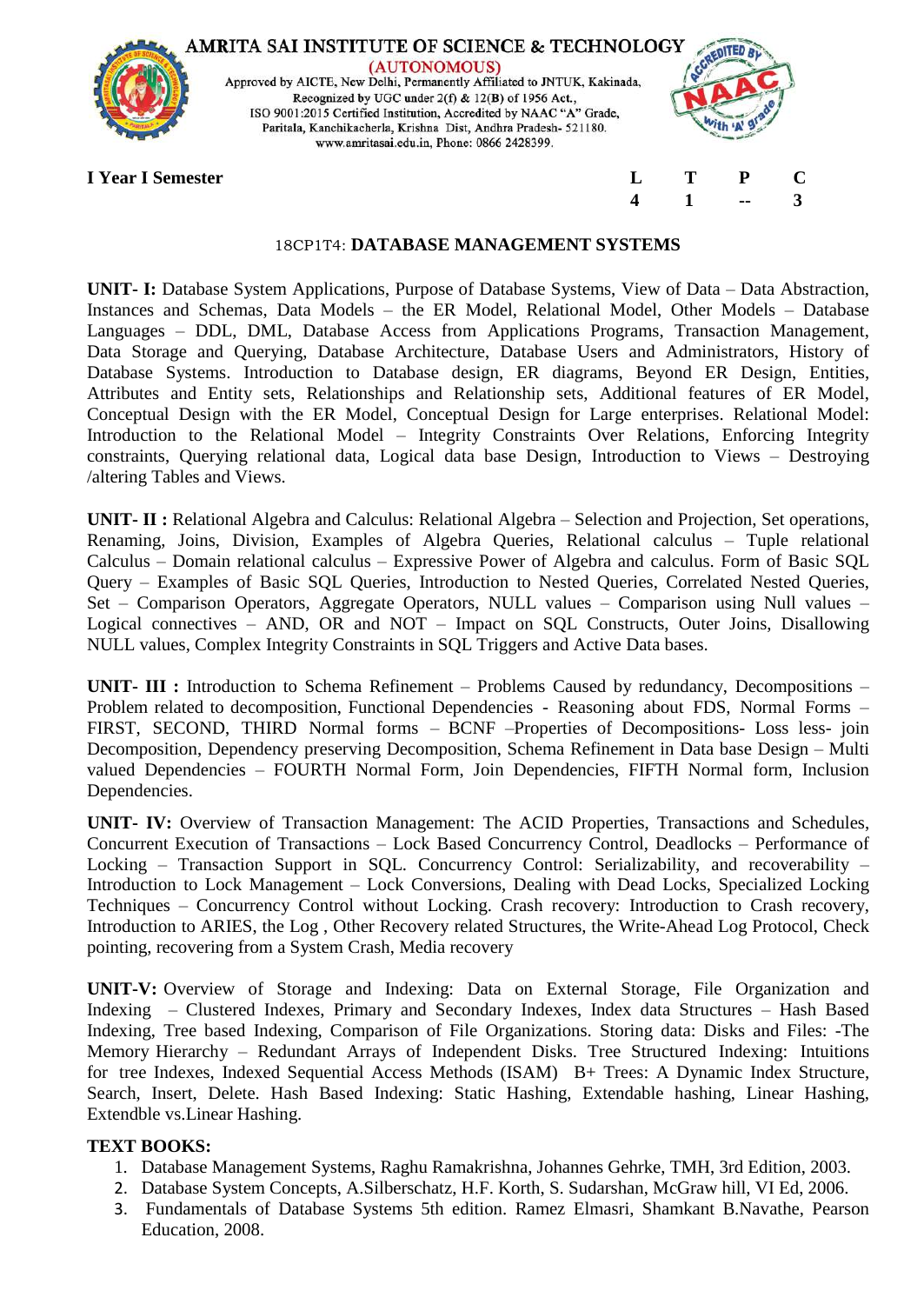

### **REFERENCE BOOKS:**

- 1. Database Management System Oracle SQL and PL/SQL,P.K.Das Gupta, PHI.
- 2. Database System Concepts, Peter Rob & Carlos Coronel, Cengage Learning, 2008.

|  |  |  | <b>I Year I Semester</b> |
|--|--|--|--------------------------|
|--|--|--|--------------------------|

| <b>I Year I Semester</b> |  | $L$ T P C            |  |
|--------------------------|--|----------------------|--|
|                          |  | $4 \quad 1 \quad -3$ |  |

# 18CP1T5: **ADVANCED OPERATING SYSTEMS**

**UNIT - I:** Architectures of Distributed Systems - System Architecture types - issues in distributed operating systems - communication networks - communication primitives. Theoretical Foundations inherent limitations of a distributed system - lamp ports logical clocks - vector clocks - casual ordering of messages - global state - cuts of a distributed computation - termination detection. Distributed Mutual Exclusion - introduction - the classification of mutual exclusion and associated algorithms - a comparative performance analysis.

**UNIT - II:** Distributed Deadlock Detection -Introduction - deadlock handling strategies in distributed systems - issues in deadlock detection and resolution - control organizations for distributed deadlock detection - centralized and distributed deadlock detection algorithms -hierarchical deadlock detection algorithms. Agreement protocols - introduction-the system model, a classification of agreement problems, solutions to the Byzantine agreement problem, applications of agreement algorithms. Distributed resource management: introduction-architecture - mechanism for building distributed file systems - design issues - log structured file systems.

**UNIT - III:** Distributed shared memory-Architecture- algorithms for implementing DSM - memory coherence and protocols - design issues. Distributed Scheduling - introduction - issues in load distributing - components of a load distributing algorithm - stability - load distributing algorithm performance comparison - selecting a suitable load sharing algorithm - requirements for load distributing task migration and associated issues. Failure Recovery and Fault tolerance: introduction- basic concepts classification of failures - backward and forward error recovery, backward error recovery- recovery in concurrent systems - consistent set of check points - synchronous and asynchronous check pointing and recovery - check pointing for distributed database systems- recovery in replicated distributed databases.

**UNIT - IV:** Protection and security -preliminaries, the access matrix model and its implementations.-safety in matrix model- advanced models of protection. Data security - cryptography: Model of cryptography, conventional cryptography- modern cryptography, private key cryptography, data encryption standardpublic key cryptography - multiple encryption - authentication in distributed systems.

**UNIT - V:** Multiprocessor operating systems - basic multiprocessor system architectures - inter connection networks for multiprocessor systems - caching - hypercube architecture. Multiprocessor Operating System - structures of multiprocessor operating system, operating system design issues- threadsprocess synchronization and scheduling. Database Operating systems :Introduction- requirements of a database operating system Concurrency control : theoretical aspects - introduction, database systems - a concurrency control model of database systems- the problem of concurrency control - serializability theory- distributed database systems, concurrency control algorithms - introduction, basic synchronization primitives, lock based algorithms-timestamp based algorithms, optimistic algorithms concurrency control algorithms, data replication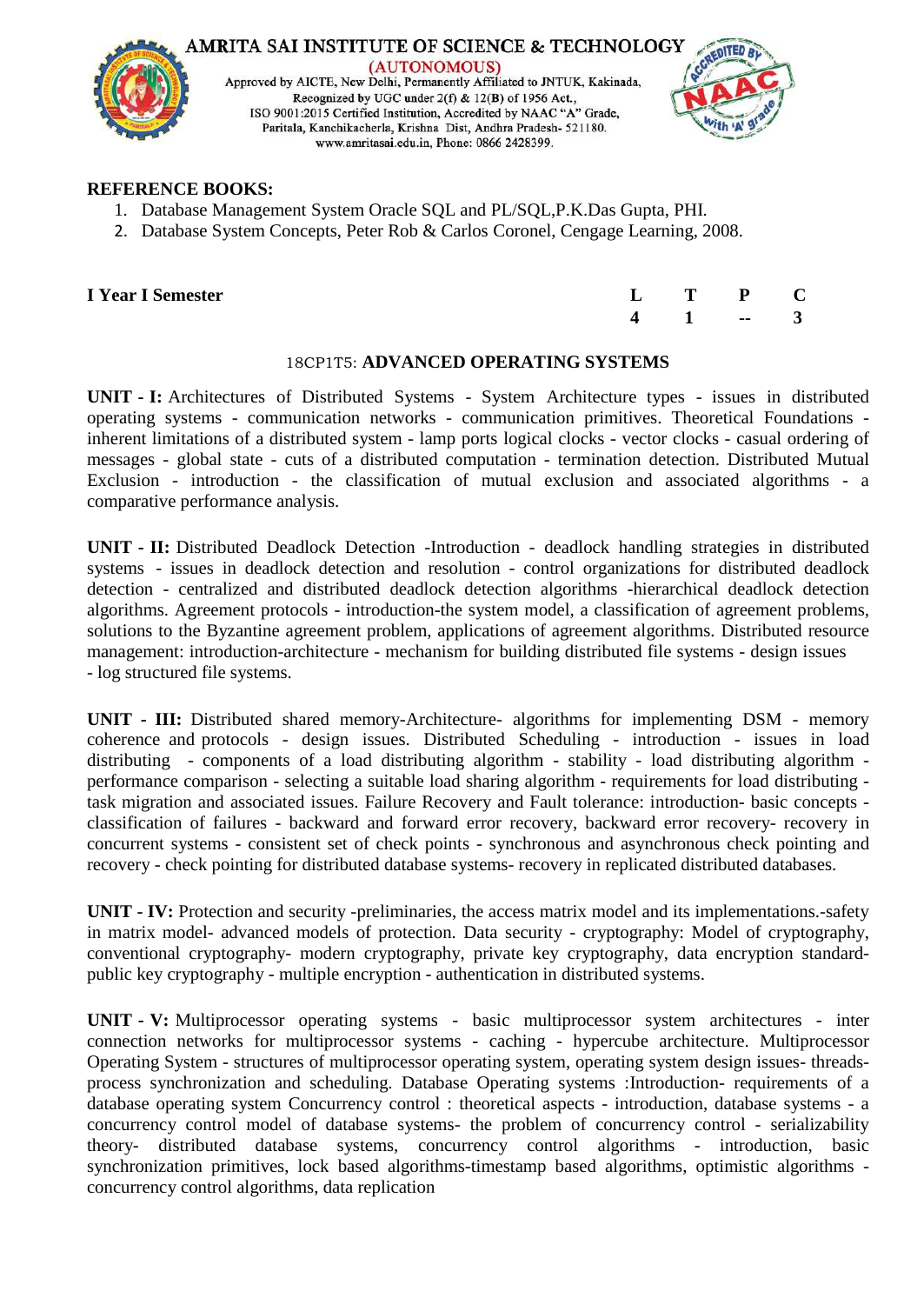

**AMRITA SAI INSTITUTE OF SCIENCE & TECHNOLOGY** (AUTONOMOUS) Approved by AICTE, New Delhi, Permanently Affiliated to JNTUK, Kakinada, Recognized by UGC under 2(f) & 12(B) of 1956 Act., ISO 9001:2015 Certified Institution, Accredited by NAAC "A" Grade, Paritala, Kanchikacherla, Krishna Dist, Andhra Pradesh- 521180. www.amritasai.edu.in, Phone: 0866 2428399.



# **TEXT BOOKS:**

1. Mukesh Singhal, Niranjan G.Shivaratri, "Advanced concepts in operating systems: Distributed, Database and multiprocessor operating systems", TMH, 2001

# **REFERENCE Books:**

- 1. Andrew S.Tanenbaum, "Modern operating system", PHI, 2003
- 2. Pradeep K.Sinha, "Distributed operating system-Concepts and design", PHI, 2003.
- 3. Andrew S.Tanenbaum, "Distributed operating system", Pearson education, 2003

| <b>I Year I Semester</b> | $L$ T P C            |  |
|--------------------------|----------------------|--|
|                          | $4 \quad 1 \quad -3$ |  |

# 18CP1T6: **DATA WAREHOUSING AND DATA MINING**

**UNIT 1: DATA WAREHOUSING**: Data warehousing Components –Building a Data warehouse –- Mapping the Data Warehouse to a Multiprocessor Architecture – DBMS Schemas for Decision Support – Data Extraction, Cleanup, and Transformation Tools –Metadata.

**UNIT II: BUSINESS ANALYSIS:** Reporting and Query tools and Applications – Tool Categories – The Need for Applications – Cognos Impromptu – Online Analytical Processing (OLAP) – Need – Multidimensional Data Model – OLAP Guidelines – Multidimensional versus Multirelational OLAP – Categories of Tools – OLAP Tools and the Internet.

**UNIT III: DATA MINING:** Introduction – Data – Types of Data – Data Mining Functionalities – Interestingness of Patterns – Classification of Data Mining Systems – Data Mining Task Primitives – Integration of a Data Mining System with a Data Warehouse – Issues –Data Preprocessing.

**UNIT IV :ASSOCIATION RULE MINING AND CLASSIFICATION:** Mining Frequent Patterns, Associations and Correlations – Mining Methods – Mining various Kinds of Association Rules – Correlation Analysis – Constraint Based Association Mining – Classification and Prediction – Basic Concepts – Decision Tree Induction – Bayesian Classification – Rule Based Classification – Classification by Back propagation – Support Vector Machines – Associative Classification – Lazy Learners – Other Classification Methods – Prediction.

**UNIT V : CLUSTERING AND TRENDS IN DATA MINING:** Cluster Analysis – Types of Data – Categorization of Major Clustering Methods – K-means– Partitioning Methods – Hierarchical Methods – Density-Based Methods –Grid Based Methods – Model-Based Clustering Methods – Clustering High Dimensional Data – Constraint – Based Cluster Analysis – Outlier Analysis – Data Mining Applications.

# **TEXT BOOKS:**

- 1. Alex Berson and Stephen J.Smith, "Data Warehousing, Data Mining and OLAP", Tata McGraw Hill Edition, Thirteenth Reprint 2008.
- 2. Jiawei Han and Micheline Kamber, "Data Mining Concepts and Techniques", Third Edition, Elsevier, 2012.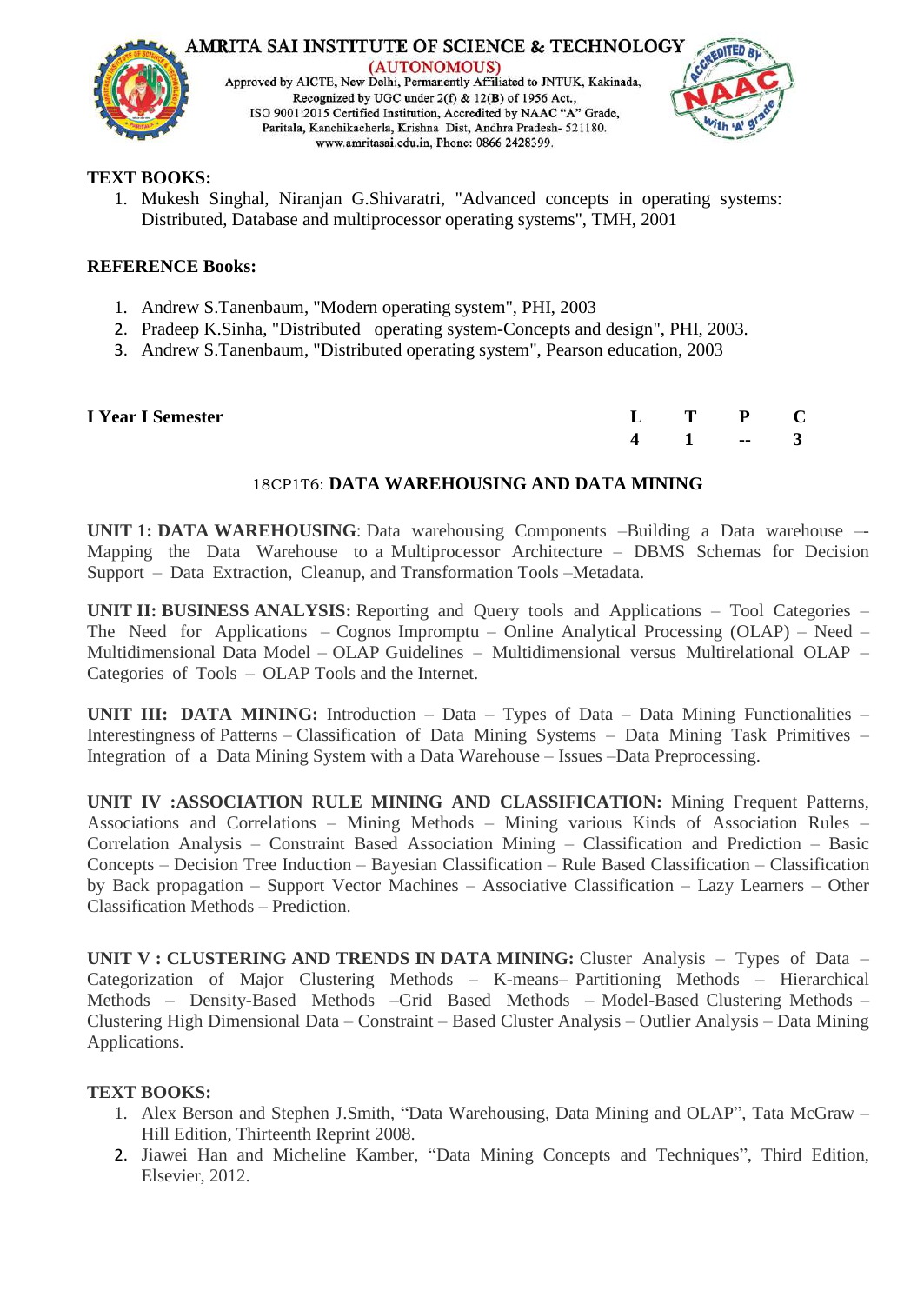

**AMRITA SAI INSTITUTE OF SCIENCE & TECHNOLOGY** (AUTONOMOUS) Approved by AICTE, New Delhi, Permanently Affiliated to JNTUK, Kakinada, Recognized by UGC under 2(f) & 12(B) of 1956 Act., ISO 9001:2015 Certified Institution, Accredited by NAAC "A" Grade, Paritala, Kanchikacherla, Krishna Dist, Andhra Pradesh- 521180. www.amritasai.edu.in, Phone: 0866 2428399.



# **REFERENCES:**

- 1. Pang-Ning Tan, Michael Steinbach and Vipin Kumar, "Introduction to Data Mining", Person Education, 2007.
- 2. K.P. Soman, Shyam Diwakar and V. Aja, "Insight into Data Mining Theory and Practice", Eastern Economy Edition, Prentice Hall of India, 2006.
- 3. G. K. Gupta, "Introduction to Data Mining with Case Studies", Eastern Economy Edition, Prentice Hall of India, 2006.
- 4. Daniel T. Larose, "Data Mining Methods and Models", Wiley-Interscience, 2

# **I** Year I Semester

| L  | Т  | P | L. |
|----|----|---|----|
| -- | -- | л |    |

# 18CP1L1: **CSE LAB 1**

# **Data Structures Programs:**

- 1. To implement Stacks& Queues using Arrays & Linked Lists
- 2. To implement Stack ADT, Queue ADT using arrays & Linked Lists
- 3. To implement Dequeue using Double Linked List & Arrays
- 4. To perform various Recursive & Non-recursive operations on Binary Search Tree
- 5. To implement BFS & DFS for a graph
- 6. To implement Merge & Heap sort of given elements
- 7. To perform various operations on AVL trees
- 8. To implement Krushkal's algorithm to generate a min-cost spanning tree
- 9. To implement Prim's algorithm to generate min-cost spanning tree
- 10. To implement functions of Dictionary using Hashing

# **Operating system programs:**

- 1. Program to implement FCFS(First Come First Serve)scheduling Algorithms
- 2. Program to implement SJF(Shortest Job First)Scheduling Algorithm
- 3. Program to implement Priority Scheduling algorithm
- 4. Program to implement Round Robin Scheduling algorithm
- 5. Program to implement FIFO(First In First Out) Page Replacement Algorithm
- 6. Program to implement LRU(least Recently used)Page Replacement Algorithm
- 7. Program to implement LFU(Least Frequently used)Page Replacement Algorithm
- 8. Write a program to implement how Disk Scheduling is done in operating system
- 9. Draw the appropriate C.P.U performance graphs for SJF Scheduling Algorithm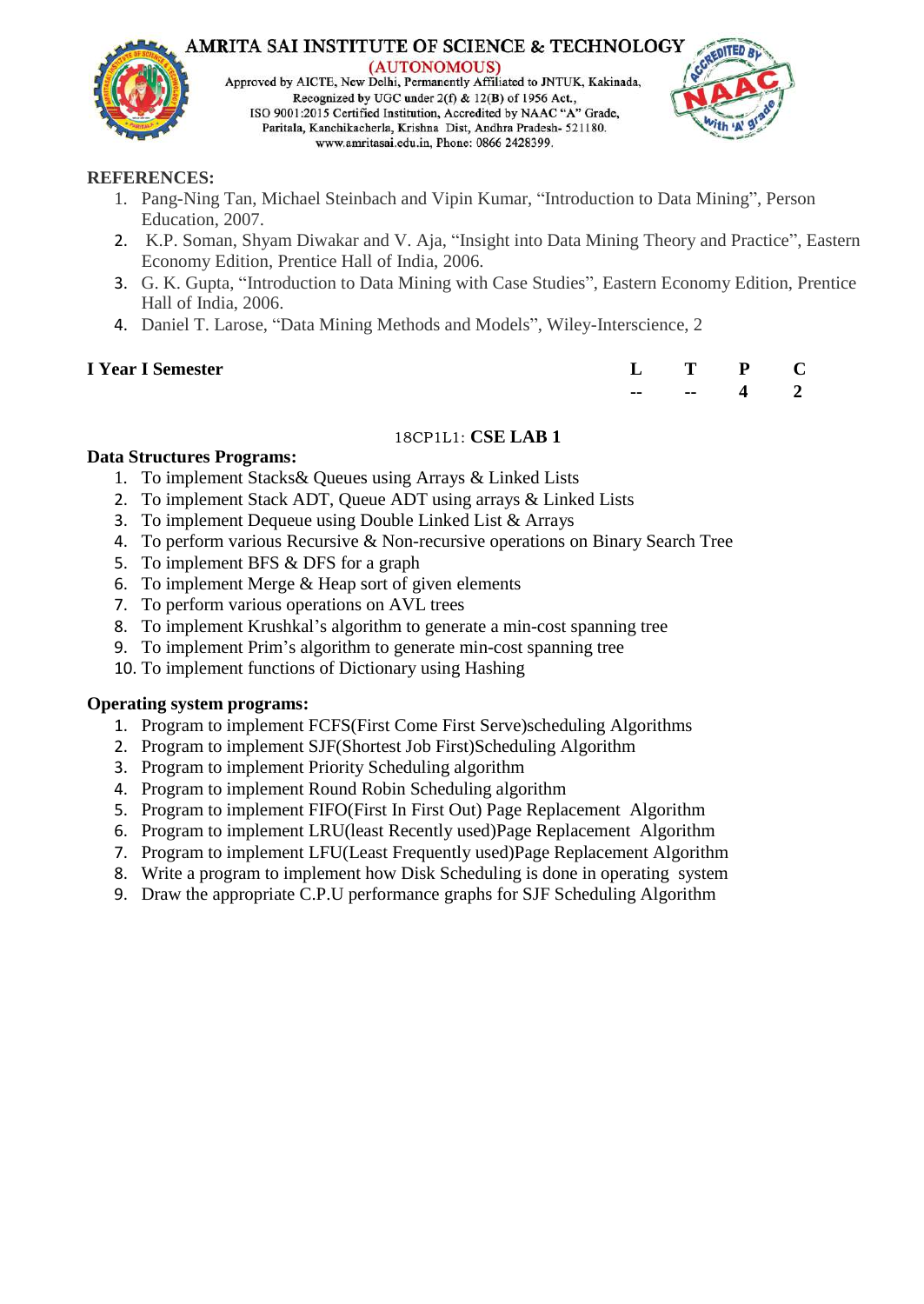

**AMRITA SAI INSTITUTE OF SCIENCE & TECHNOLOGY** (AUTONOMOUS) Approved by AICTE, New Delhi, Permanently Affiliated to JNTUK, Kakinada, Recognized by UGC under 2(f) & 12(B) of 1956 Act., ISO 9001:2015 Certified Institution, Accredited by NAAC "A" Grade, Paritala, Kanchikacherla, Krishna Dist, Andhra Pradesh- 521180. www.amritasai.edu.in, Phone: 0866 2428399.



**4 1 -- 3**

**I Year II Semester L T P C**

# 18CP2T1: **CYBER SECURITY**

**UNIT I: Introduction:** Security Attacks (Interruption, Interception, Modification and Fabrication), Security Services (Confidentiality, Authentication, Integrity, Non-repudiation, access Control and Availability) and Mechanisms, A model for Internetwork security, Internet Standards and RFCs, Buffer overflow & format string vulnerabilities, TCP session hijacking, ARP attacks, route table modification, UDP hijacking, and man-in-the-middle attacks.

**UNIT II: Conventional Encryption:** Conventional Encryption Principles, Conventional encryption algorithms, cipher block modes of operation, location of encryption devices, key distribution Approaches of Message Authentication, Secure Hash Functions and HMAC

**UNIT III: Number Theory:** Prime and Relatively Prime Numbers, Modular Arithmetic, Fermat's and Euler's Theorems, The Chinese Remainder theorem, Discrete logarithms **Public key:** Public key cryptography principles, public key cryptography algorithms, digital signatures, digital Certificates, Certificate Authority and key management Kerberos, X.509 Directory Authentication Service

**UNIT IV:IP Security:** IP Security Overview, IP Security Architecture, Authentication Header, Encapsulating Security Payload, Combining Security Associations and Key Management **Transport Level Security:** Web Security Requirements, Secure Socket Layer (SSL) and Transport Layer Security (TLS), Secure Electronic Transaction (SET) **Email Privacy:** Pretty Good Privacy (PGP) and S/MIME.

**UNIT V: Intrusion Detection:** Intruders, Intrusion Detection systems, Password Management. **Malicious Software**: Viruses and related threats & Countermeasures. **Fire walls:** Firewall Design principles, Trusted Systems.

# **TEXT BOOKS:**

- 1. Network Security & Cryptography: Principles and Practices, William Stallings, PEA, Sixth edition.
- 2. Hack Proofing your Network, Russell, Kaminsky, Forest Puppy, Wiley Dreamtech

# **REFERENCE BOOKS:**

1. Network Security & Cryptography, Bernard Menezes, Cengage, 2010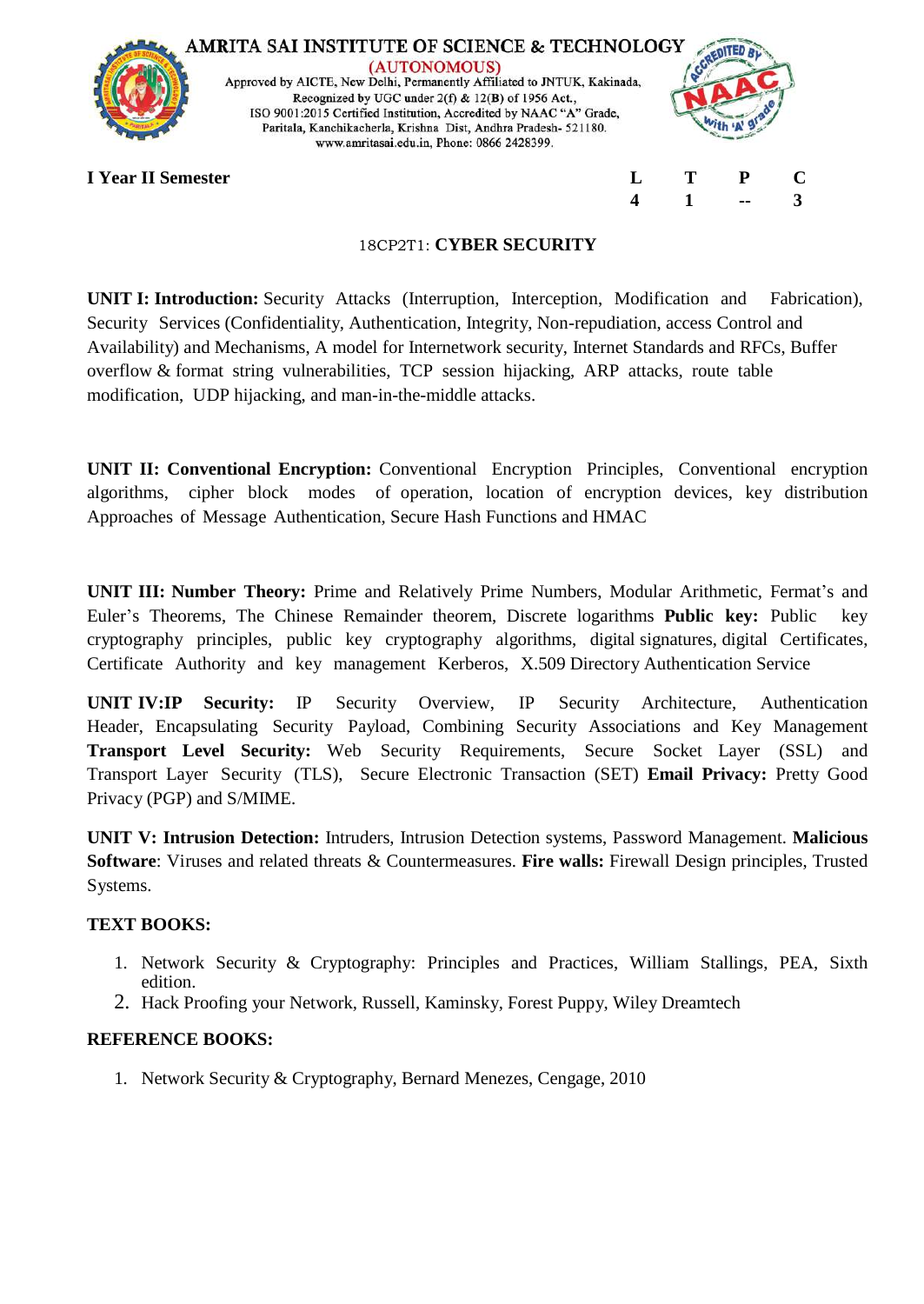

# 18CP2T2: **COMPUTER NETWORKS**

**UNIT I: Introduction:** Network Topologies WAN, LAN, MAN. Reference models- The OSI Reference Model- the TCP/IP Reference Model - A Comparison of the OSI and TCP/IP Reference Models

**UNIT II**: **Physical Layer** – Fourier Analysis – Bandwidth Limited Signals – The Maximum Data Rate of a Channel - Guided Transmission Media, Digital Modulation and Multiplexing: Frequency Division Multiplexing, Time Division Multiplexing, Code Division Multiplexing Data Link Layer Design Issues, Error Detection and Correction, Elementary Data Link Protocols, Sliding Window Protocols

**UNIT III: The Data Link Layer** - Services Provided to the Network Layer – Framing – Error Control – Flow Control, Error Detection and Correction – Error-Correcting Codes – Error Detecting Codes, Elementary Data Link Protocols- A Utopian Simplex Protocol-A Simplex Stop and Wait Protocol for an Error free channel-A Simplex Stop and Wait Protocol for a Noisy Channel, Sliding Window Protocols-A One Bit Sliding Window Protocol-A Protocol Using Go-Back-N- A Protocol Using Selective Repeat

**UNIT IV: The Medium Access Control Sublayer**-The Channel Allocation Problem-Static Channel Allocation- Assumptions for Dynamic Channel Allocation, Multiple Access Protocols-Aloha-Carrier Sense Multiple Multiple Access Protocols-Collision-Free Protocols-Limited Contention Protocols-Wireless LAN Protocols, Ethernet-Classic Ethernet Physical Layer-Classic Ethernet MAC Sublayer Protocol-Ethernet Performance-Fast Ethernet Gigabit Ethernet-10-Gigabit Ethernet-Retrospective on Ethernet, Wireless Lans-The 802.11 Architecture and Protocol Stack-The 802.11 Physical Layer-The802.11 MAC Sublayer Protocol-The 805.11 Frame Structure-Services

**UNIT V: Design Issues**-The Network Layer Design Issues – Store and Forward Packet Switching-Services Provided to the Transport layer- Implementation of Connectionless Service-Implementation of Connection Oriented Service-Comparison of Virtual Circuit and Datagram Networks, Routing Algorithms-The Optimality principle-Shortest path Algorithm, Congestion Control Algorithms- Approaches to Congestion Control-Traffic Aware Routing-Admission Control-Traffic Throttling-Load Shedding

# **TEXT BOOKS:**

- 1. Computer Networks, Tanenbaum and David J Wetherall, 5th Edition, Pearson Edu, 2010
- 2. Computer Networks: A Top Down Approach, Behrouz A. Forouzan, FirouzMosharraf, McGraw Hill Education

# **REFERENCE BOOKS:**

1. Larry L. Peterson and Bruce S. Davie, "Computer Networks - A Systems Approach" (5th ed), Morgan Kaufmann/ Elsevier, 2011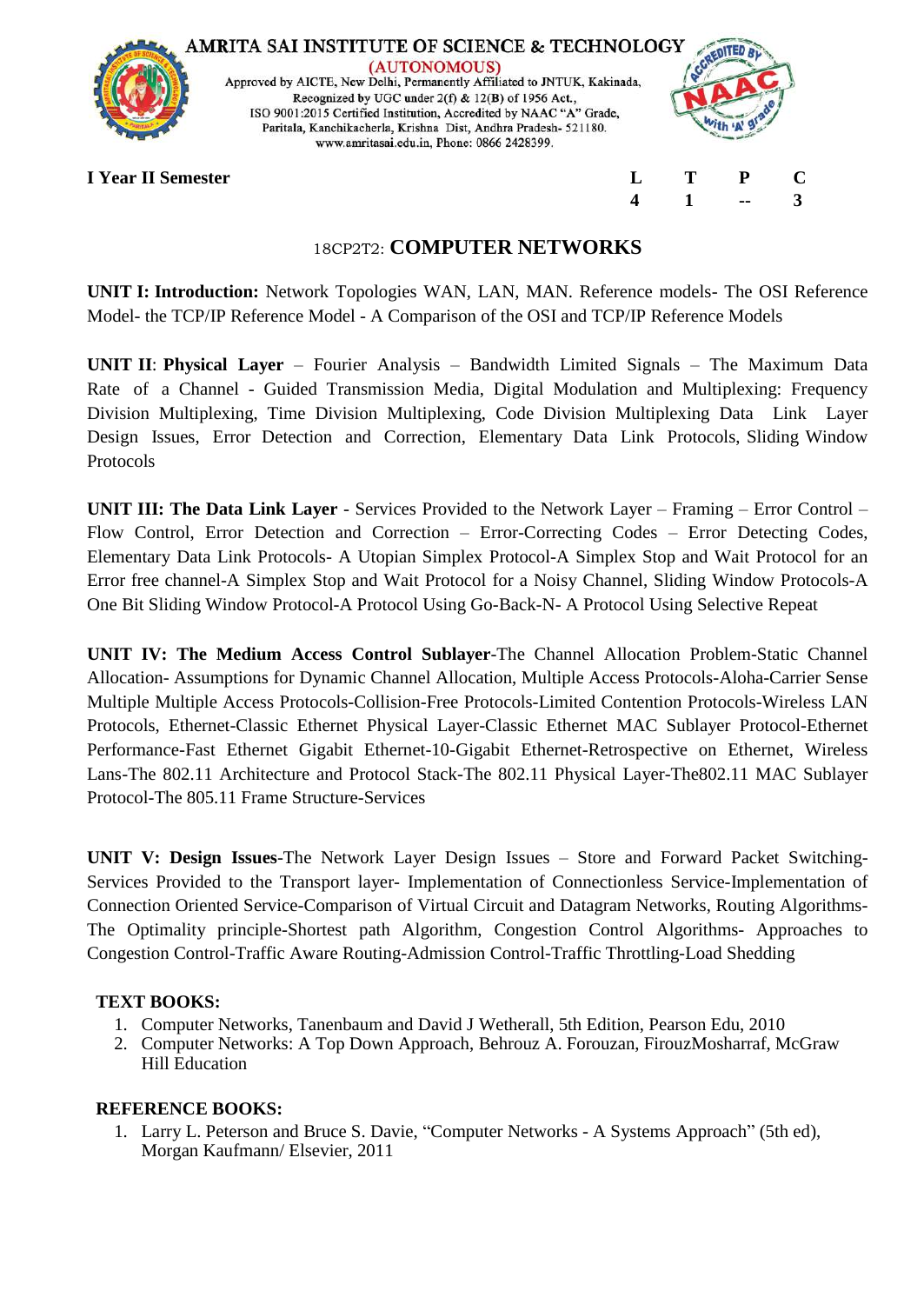

#### 18CP2T3: **BIG DATA ANALYTICS**

**UNIT I: Data structures in Java:** Linked List, Stacks, Queues, Sets, Maps; Generics: Generic classes and Type parameters, Implementing Generic Types, Generic Methods, Wrapper Classes, Concept of Serialization

**UNIT II**: Working with Big Data: Google File System, Hadoop Distributed File System (HDFS) – Building blocks of Hadoop (Namenode, Datanode, Secondary Namenode, Job Tracker, Task Tracker), Introducing and Configuring Hadoop cluster (Local, Pseudo-distributed mode, Fully Distributed mode), Configuring XML files.

**UNIT III:** Writing MapReduce Programs: A Weather Dataset, Understanding Hadoop API for MapReduce Framework (Old and New), Basic programs of Hadoop MapReduce: Driver code, Mapper code, Reducer code, Record Reader, Combiner, Partitioner

**UNIT IV:** Hadoop I/O: The Writable Interface, Writable Comparable and comparators, Writable Classes:Writable wrappers for Java primitives, Text, Bytes Writable, Null Writable, Object Writable and Generic Writable, Writable collections, Implementing a Custom Writable: Implementing a Raw Comparator for speed, Custom comparators

# **UNIT V:** Pig: Hadoop Programming Made Easier

Admiring the Pig Architecture, Going with the Pig Latin Application Flow, Working through the ABCs of Pig Latin, Evaluating Local and Distributed Modes of Running Pig Scripts, Checking out the Pig Script Interfaces, Scripting with Pig Latin

Applying Structure to Hadoop Data with Hive:

Saying Hello to Hive, Seeing How the Hive is Put Together, Getting Started with Apache Hive, Examining the Hive Clients, Working with Hive Data Types, Creating and Managing Databases and Tables, Seeing How the Hive Data Manipulation Language Works, Querying and Analyzing Data

# **TEXT BOOKS:**

- 1. Big Java 4th Edition, Cay Horstmann, Wiley John Wiley & Sons, INC
- 2. Hadoop: The Definitive Guide by Tom White, 3<sup>rd</sup> Edition, O'reilly
- 3. Hadoop in Action by Chuck Lam, MANNING Publ.
- 4. Hadoop for Dummies by Dirk deRoos, Paul C.Zikopoulos, Roman B.Melnyk,Bruce Brown, Rafael Coss

#### **REFERENCE BOOKS:**

- 1. Hadoop in Practice by Alex Holmes, MANNING Publ.
- 2. Hadoop MapReduce Cookbook, Srinath Perera, Thilina Gunarathne

# **SOFTWARE LINKS:**

- 1. H[adoop:http://hadoop.apache.org/](http://hadoop.apache.org/)
- 2. Hive:<https://cwiki.apache.org/confluence/display/Hive/Home>
- 3. Piglatin:<http://pig.apache.org/docs/r0.7.0/tutorial.html>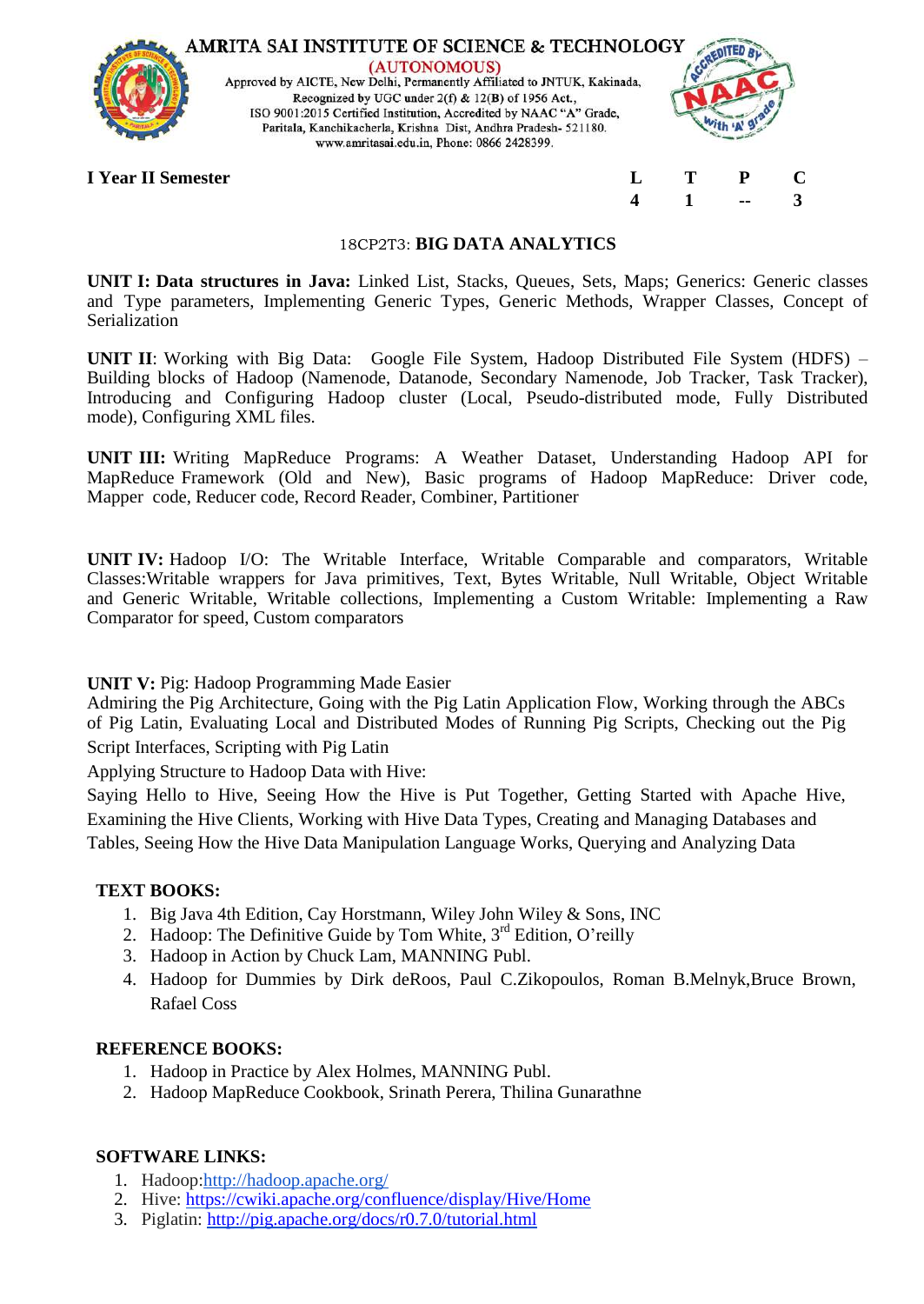

## 18CP2T4: **ADVANCED UNIX PROGRAMMING**

**UNIT-I** Introduction to unix-Brief History-What is Unix-Unix Components-Using Unix-Commands in Unix- Some Basic Commands-Command Substitution-Giving Multiple Commands.

**UNIT-II** The File system –The Basics of Files-What's in a File-Directories and File Names-Permissions-I Nodes- The Directory Hierarchy, File Attributes and Permissions-The File Command knowing the File Type- The Chmod Command Changing File Permissions-The Chown Command Changing the Owner of a File-The Chgrp Command Changing the Group of a File.

**UNIT-III** Using the Shell-Command Line Structure-Met characters-Creating New Commands-Command Arguments and Parameters-Program Output as Arguments-Shell Variables- -More on I/O Redirection-Looping in Shell Programs.

**UNIT-IV** Filters-The Grep Family-Other Filters-The Stream Editor Sed-The AWK Pattern Scanning and processing Language-Good Files and Good Filters.

**UNIT-V** Shell Programming-Shell Variables-The Export Command-The Profile File a Script Run During Starting-The First Shell Script-The read Command-Positional parameters-The \$? Variable knowing the exit Status-More about the Set Command-The Exit Command-Branching Control Structures-Loop Control Structures-The Continue and Break Statement-The Expr Command: Performing Integer Arithmetic-Real Arithmetic in Shell Programs-The here Document(<<)-The Sleep Command-Debugging Scripts-The Script Command-The Eval Command-The Exec Command. The Process-The Meaning-Parent and Child Processes-Types of Processes-More about Foreground and Background processes-Internal and External Commands-Process Creation-The Trap Command-The Stty Command-The Kill Command-Job Control.

# **TEXT BOOKS:**

- 1. The Unix programming Environment by Brain W. Kernighan & Rob Pike, Pearson.
- 2. Introduction to Unix Shell Programming by M.G.Venkateshmurthy, Pearson.

# **REFERENCE BOOKS:**

1. Unix and shell programmingby B.M. Harwani, OXFORD university press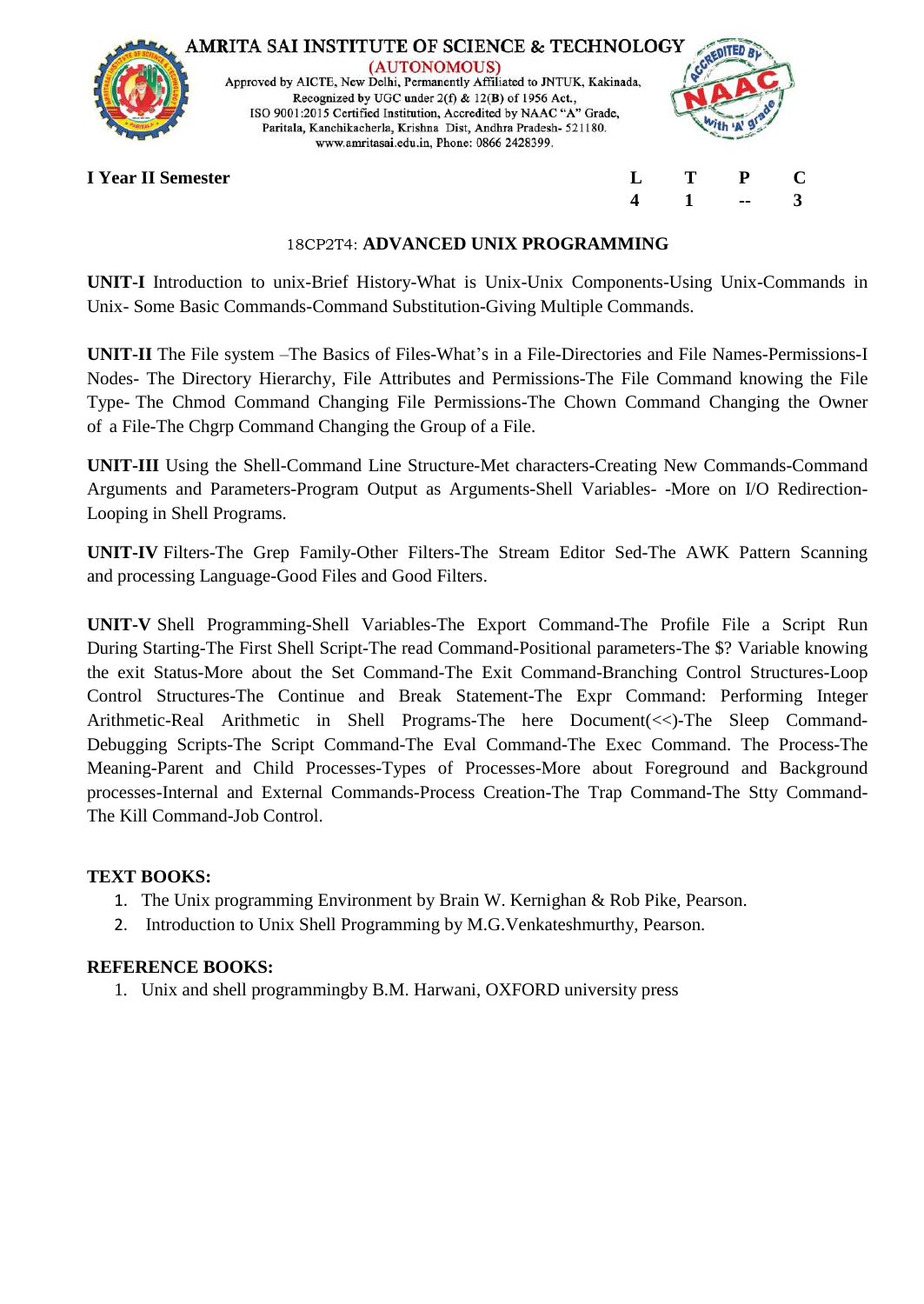

# 18CP2T5A: **SOFTWARE ENGINEERING (Elective – 1)**

**UNIT-I: Software and Software Engineering:** The Nature of Software, The Unique Nature of Web Apps, Software Engineering, Software Process, Software Engineering Practice, Software Myths. **Process Models:** A Generic Process Model, Process Assessment and Improvement, Prescriptive Process Models, Specialized Process Models, The Unified Process, Personal and Team Process Models, Process Terminology, Product and Process.

**UNIT-II: Requirements Analysis And Specification:** Requirements Gathering and Analysis, Software Requirement Specification (SRS), Formal System Specification. **Software Design:** Overview of the Design Process, How to Characterise of a Design?, Cohesion and Coupling, Layered Arrangement of Modules, Approaches to Software Design

**UNIT – III: Function-Oriented Software Design:** Overview of SA/SD Methodology, Structured Analysis, Developing the DFD Model of a System, Structured Design, Detailed Design, Design Review, over view of Object Oriented design.

**User Interface Design**: Characteristics of Good User Interface, Basic Concepts, Types of User Interfaces, Fundamentals of Component-based GUI Development, A User Interface Design Methodology.

**UNIT – IV: Coding And Testing:** Coding, Code Review, Software Documentation, Testing, Unit Testing, Black- Box Testing, White-Box Testing, Debugging, Program Analysis Tool, Integration Testing, Testing Object-Oriented Programs, System Testing, Some General Issues Associated with Testing

**UNIT – V: Software Reliability And Quality Management:** Software Reliability, Statistical Testing, Software Quality, Software Quality Management System, ISO 9000, SEI Capability Maturity Model. **Computer Aided Software Engineering:** Case and its Scope, Case Environment, Case Support in Software Life Cycle, Other Characteristics of Case Tools, Towards Second Generation CASE Tool, Architecture of a Case Environment

# **TEXT BOOKS:**

- 1. Software Engineering A practitioner's Approach, Roger S. Pressman, Seventh Edition McGraw Hill International Edition.
- 2. Fundamentals of Software Engineering, Rajib Mall, Third Edition, PHI.
- 3. Software Engineering, Ian Sommerville, Ninth edition, Pearson education

- 1. Software Engineering : A Primer, Waman S Jawadekar, Tata McGraw-Hill, 2008
- 2. Software Engineering, A Precise Approach, Pankaj Jalote, Wiley India,2010.
- 3. Software Engineering, Principles and Practices, Deepak Jain, Oxford University Press.
- 4. Software Engineering1: Abstraction and modeling, Diner Bjorner, Springer International edition, 2006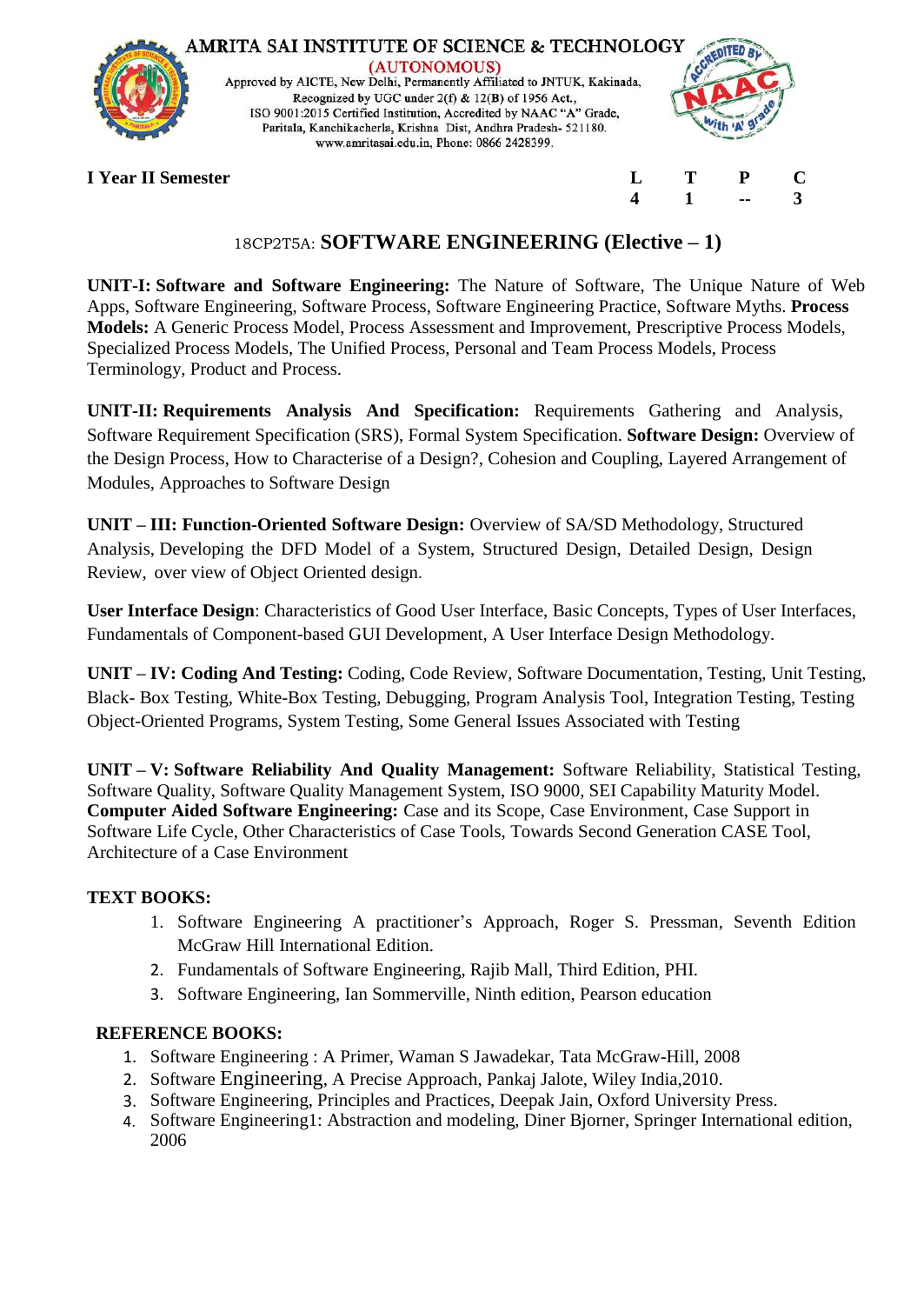

(AUTONOMOUS) Approved by AICTE, New Delhi, Permanently Affiliated to JNTUK, Kakinada, Recognized by UGC under 2(f) & 12(B) of 1956 Act.,<br>ISO 9001:2015 Certified Institution, Accredited by NAAC "A" Grade, Paritala, Kanchikacherla, Krishna Dist, Andhra Pradesh- 521180. www.amritasai.edu.in, Phone: 0866 2428399.



**4 1 -- 3**

# **I Year II Semester L T P C**

# 18CP2T5B: **ARTIFICIAL INTELLIGENCE (Elective – 1)**

**UNIT-I: Introduction to artificial intelligence:** Introduction ,history, intelligent systems, foundations of AI, applications, tic-tac-tie game playing, development of ai languages, current trends in AI

**UNIT-II: Problem solving: state-space search and control strategies :** Introduction, general problem solving, characteristics of problem, exhaustive searches, heuristic search techniques, iterativedeepening a\*, constraint satisfaction **Problem reduction and game playing:** Introduction, problem reduction, game playing, alpha-beta pruning, two-player perfect information games

**UNIT-III: Logic concepts:** Introduction, propositional calculus, proportional logic, natural deduction system, axiomatic system, semantic tableau system in proportional logic, resolution refutation in proportional logic, predicate logic

**UNIT-IV: Knowledge representation:** Introduction, approaches to knowledge representation, knowledge representation using semantic network, extended semantic networks for KR, knowledge representation using frames **advanced knowledge representation techniques:** Introduction, conceptual dependency theory, script structure, cyc theory, case grammars, semantic web

**UNIT-V: Expert system and applications:** Introduction phases in building expert systems, expert system versus traditional systems, rule-based expert systems blackboard systems truth maintenance systems, application of expert systems, list of shells and tools

# **TEXT BOOKS:**

- 1. Artificial Intelligence- Saroj Kaushik, CENGAGE Learning,
- 2. Artificial intelligence, A modern Approach, 2<sup>nd</sup> ed, Stuart Russel, Peter Norvig, PEA
- 3. Artificial Intelligence- Rich, Kevin Knight, Shiv Shankar B Nair, 3<sup>rd</sup> ed, TMH
- 4. Introduction to Artificial Intelligence, Patterson, PHI

- 1. Atificial intelligence, structures and Strategies for Complex problem solving, -George F Lugar,  $5^{\text{th}}$  ed, PEA
- 2. Introduction to Artificial Intelligence, Ertel, Wolf Gang, Springer
- 3. Artificial Intelligence, A new Synthesis, Nils J Nilsson, Elsevie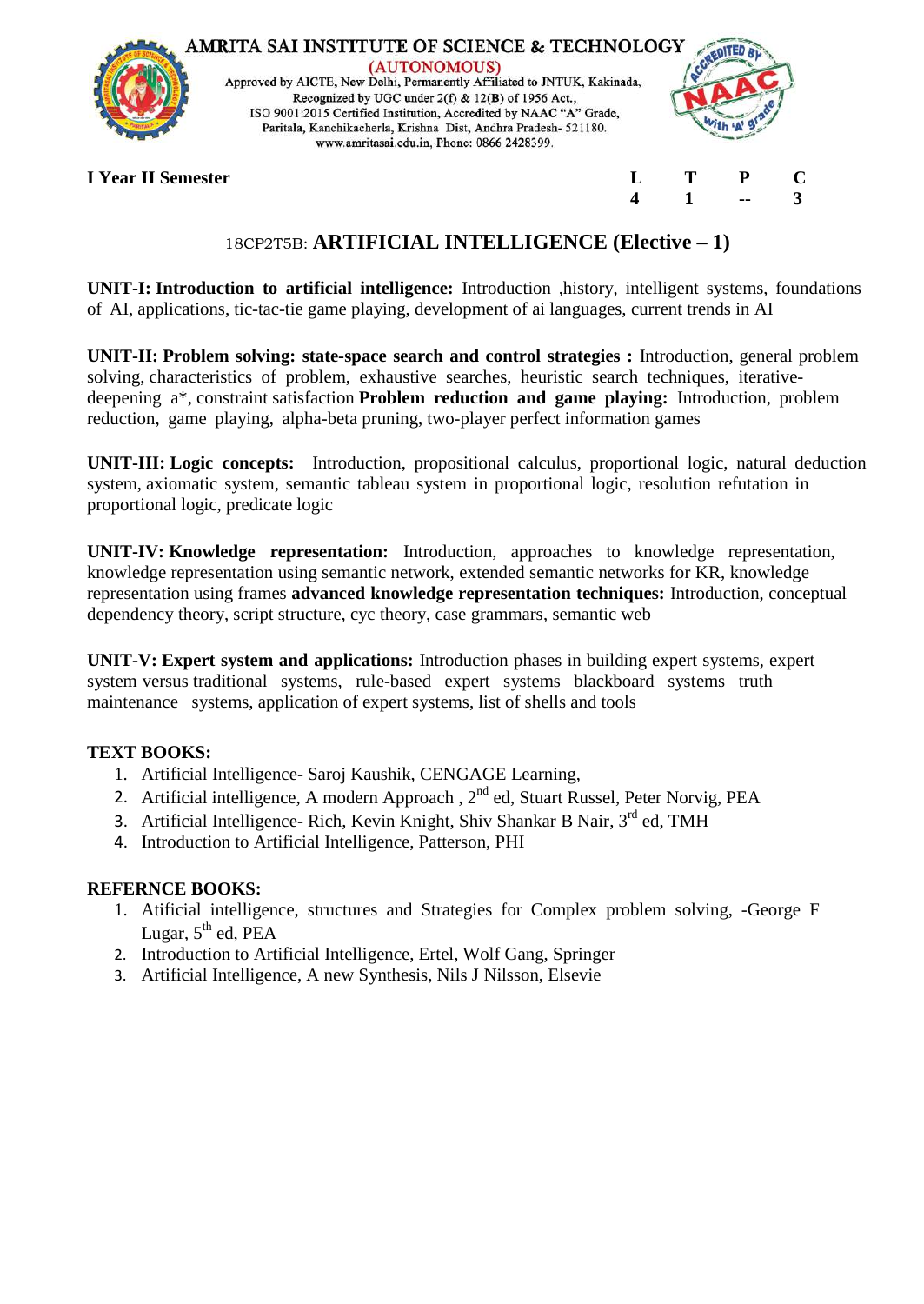

## 18CP2T5C: **COMPILER DESIGN (Elective – 1)**

**UNIT – I:** Introduction Language Processing, Structure of a compiler the evaluation of Programming language, The Science of building a Compiler application of Compiler Technology. Programming Language Basics. Lexical Analysis-: The role of lexical analysis buffing, specification of tokens. Recognitions of tokens the lexical analyzer generator lexical

**UNIT –II:** Syntax Analysis -: The Role of a parser, Context free Grammars Writing A grammar, top down passing bottom up parsing Introduction to Lr Parser.

**UNIT –III** More Powerful LR parser (LR1, LALR) Using Armigers Grammars Equal Recovery in Lr parser Syntax Directed Transactions Definition, Evolution order of SDTS Application of SDTS. Syntax Directed Translation Schemes.

**UNIT – IV:** Intermediated Code: Generation Variants of Syntax trees 3 Address code, Types and Deceleration, Translation of Expressions, Type Checking. Canted Flow Back patching?

**UNIT – V:** Runtime Environments, Stack allocation of space, access to Non Local date on the stack Heap Management code generation – Issues in design of code generation the target Language Address in the target code Basic blocks and Flow graphs. A Simple Code generation.

# **TEXT BOOKS:**

- 1. Compilers, Principles Techniques and Tools. Alfred V Aho, Monical S. Lam, Ravi Sethi Jeffery D. Ullman,2<sup>nd</sup> edition, pearson, 2007
- 2. Compiler Design K.Muneeswaran, OXFORD
- 3. Principles of compiler design, 2nd edition, Nandhini Prasad, Elsebier.

- 1. Compiler Construction, Principles and practice, Kenneth C Louden, CENGAGE
- 2. Implementations of Compiler, A New approach to Compilers including the algebraic methods, Yunlinsu, SPRINGER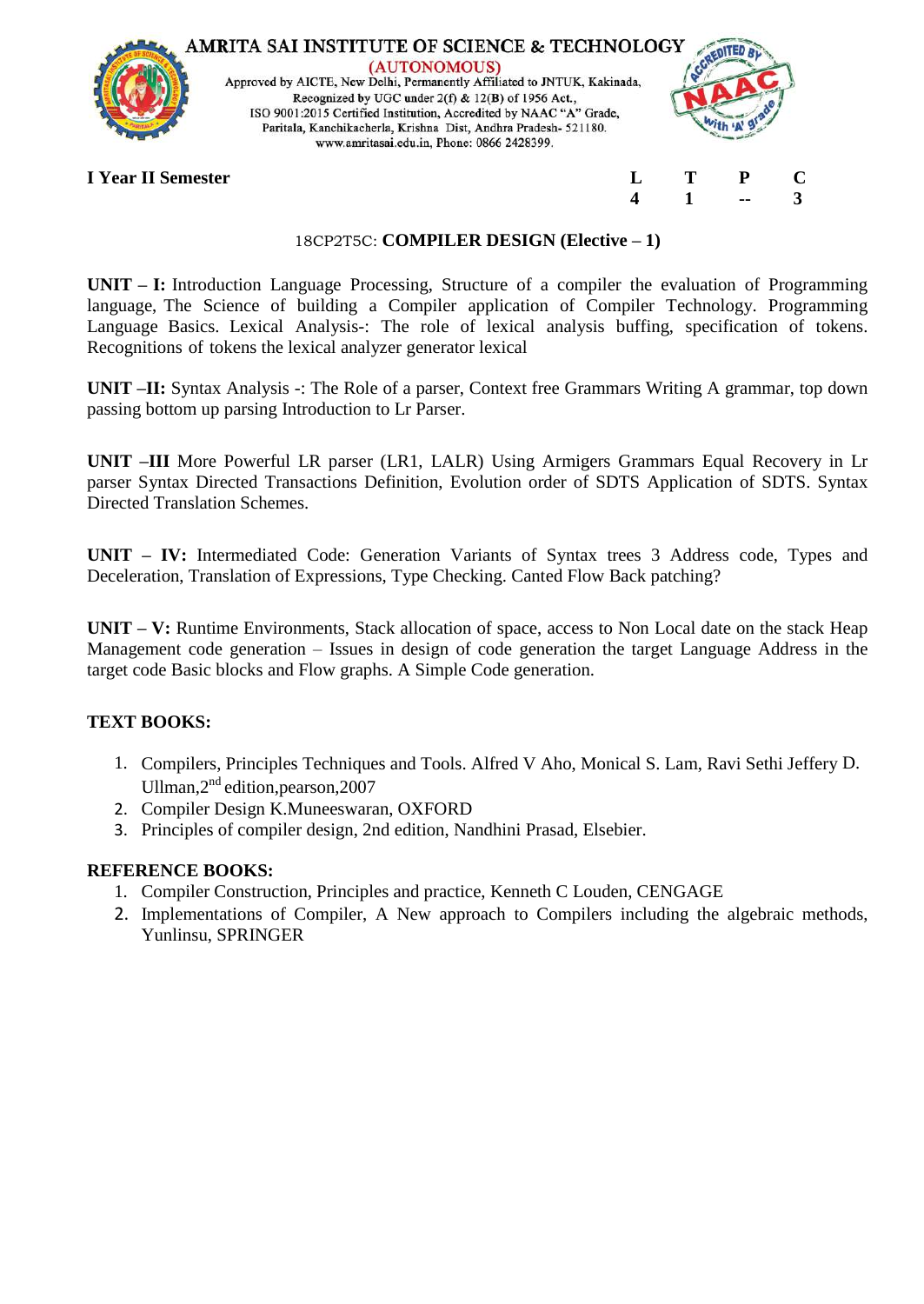

## 18CP2T5C: **MACHINE LEARNING (Elective – 1)**

**UNIT -I: The ingredients of machine learning, Tasks:** the problems that can be solved with machine learning, Models: the output of machine learning, Features, the workhorses of machine learning. **Binary classification and related tasks:** Classification, Scoring and ranking, Class probability estimation

**UNIT- II: Beyond binary classification:** Handling more than two classes, Regression, Unsupervised and descriptive learning. **Concept learning**: The hypothesis space, Paths through the hypothesis space, Beyond conjunctive concepts

**UNIT- III: Tree models:** Decision trees, Ranking and probability estimation trees, Tree learning as variance reduction. **Rule models:** Learning ordered rule lists, Learning unordered rule sets, Descriptive rule learning, First-order rule learning

**UNIT -IV: Linear models:** The least-squares method, The perceptron: a heuristic learning algorithm for linear classifiers, Support vector machines, obtaining probabilities from linear classifiers, Going beyond linearity with kernel methods. **Distance Based Models:** Introduction, Neighbours and exemplars, Nearest Neighbours classification, Distance Based Clustering, Hierarchical Clustering.

**UNIT- V: Probabilistic models:** The normal distribution and its geometric interpretations, Probabilistic models for categorical data, Discriminative learning by optimising conditional likelihood Probabilistic models with hidden variables. **Features:** Kinds of feature, Feature transformations, Feature construction and selection. Model ensembles: Bagging and random forests, Boosting

# **TEXT BOOKS:**

- 1. Machine Learning: The art and science of algorithms that make sense of data, Peter Flach, Cambridge.
- 2. Machine Learning, Tom M. Mitchell, MGH.

- 1. Understanding Machine Learning: From Theory to Algorithms, Shai Shalev-Shwartz, Shai Ben- David, Cambridge.
- 2. Machine Learning in Action, Peter Harington, 2012, Cengage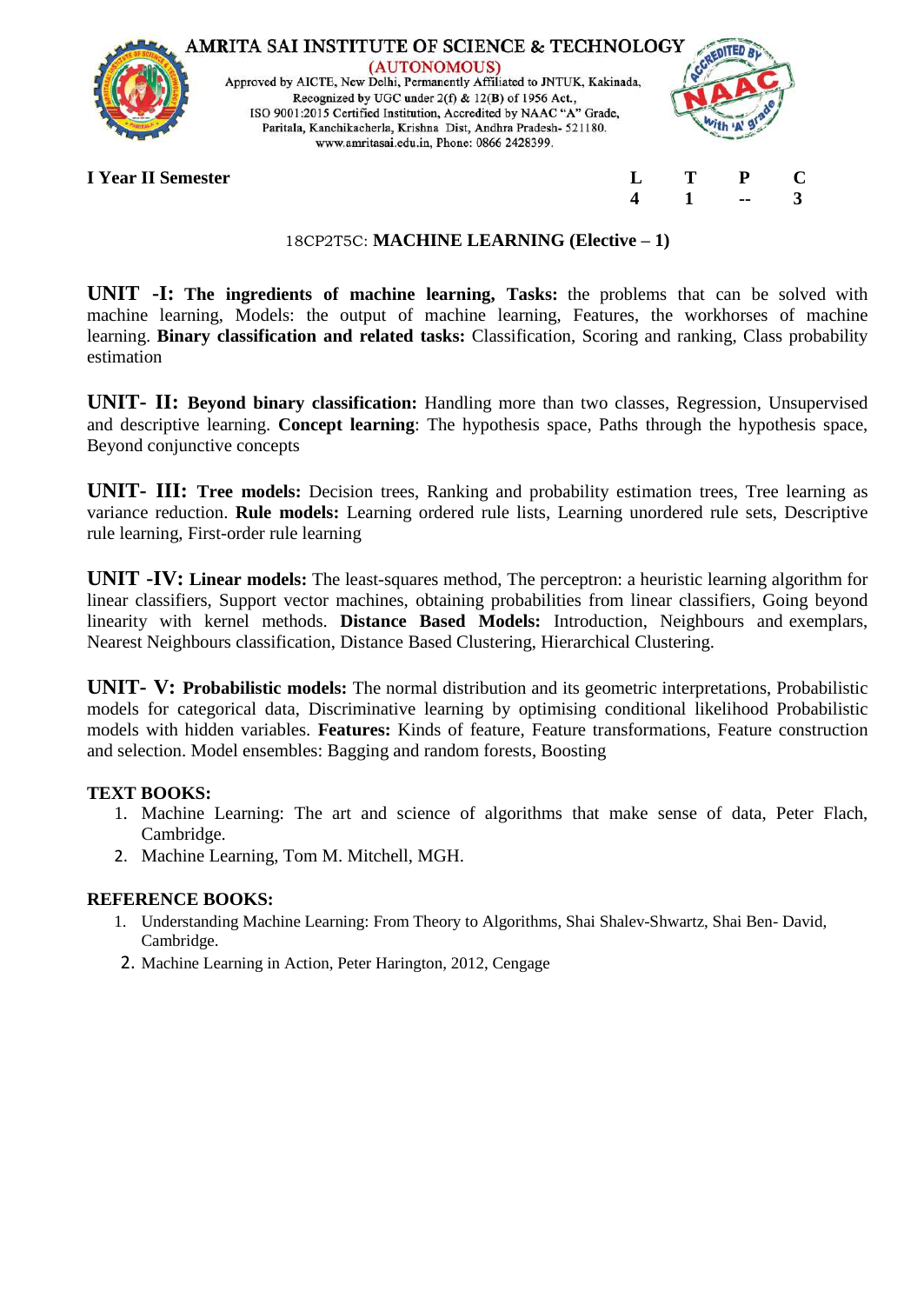

# 18CP2T6A: **DIGITAL IMAGE PROCESSING (Elective -2)**

**UNIT I: Introduction:** Applications of Computer Graphics and Image Processing, Fundamentals on Pixel concepts, effect of Aliasing and Jaggles, Advantages of high resolution systems **DDA line algorithms:** Bresenhams line and circle derivations and algorithms

**UNIT II: 2-D Transformations:** Translations, Scaling, rotation, reflection and shear transformations, Homogeneous coordinates, **Composite Transformations**- Reflection about an arbitrary line; Windowing and clipping, viewing transformations, Cohen- Sutherland clipping algorithm

**UNIT III: Digital Image Properties:** Metric and topological properties of Digital Images, Histogram, entropy, Visual Perception, Image Quality, Color perceived by humans, Color Spaces, Palette Images, color Constancy **Color Images:** Pixel brightness transformations, Local Preprocessing, image smoothing, Edge detectors, Robert Operators, Laplace, Prewitt, Sobel, Fri-chen, Canny Edge detection

**UNIT IV: Mathematical Morphology:** Basic Mathematical Concepts, Binary dilation and Erosion, Opening and closing, Gray Scale dilation and erosion, Skeleton, Thinning , Thickening Ultimate erosion, Geodesic transformations, Morphology and reconstruction, Morphological Segmentation

**UNIT V: SEGMENTATION:** Threshold detection methods, Optimal Thresholding, Edge based Segmentation- Edge image thresholding, Edge relaxation, Border tracing, Hough Transforms, Region based segmentation: Region Mergingm Region Splitting, Splitting and Merging, Watershed Segmentation. **Image Data Compression:** Image data Properties, Discrete Image Transformations in data compression, Discrete Cosine and Wavelet Transforms, Types of DWT and merits; Predicative Compression methods, Hierarchical and Progressive Compression methods, Comparison of Compression methods, JPEG- MPEG Image Compression methods.

# **Text Books:**

- 1. Computer Graphics C Version, Donald Hearn, M Paulli Baker , Pearson ( Unit I and Unit II)
- 2. Image Processing, Analysis and Machine Vision, Millan Sonka, Vaclov Halvoc, Roger Boyle, Cengage Learning, 3ed, ( Unit III, Unit IV, Unit V and Unit VI)

#### **References:**

- 1. Computer & Machine Vision, Theory , Algorithms , Practicles, E R Davies, Elsevier, 4ed
- 2. Digital Image Processing with MATLAB and LABVIEW, Vipul Singh, Elsevier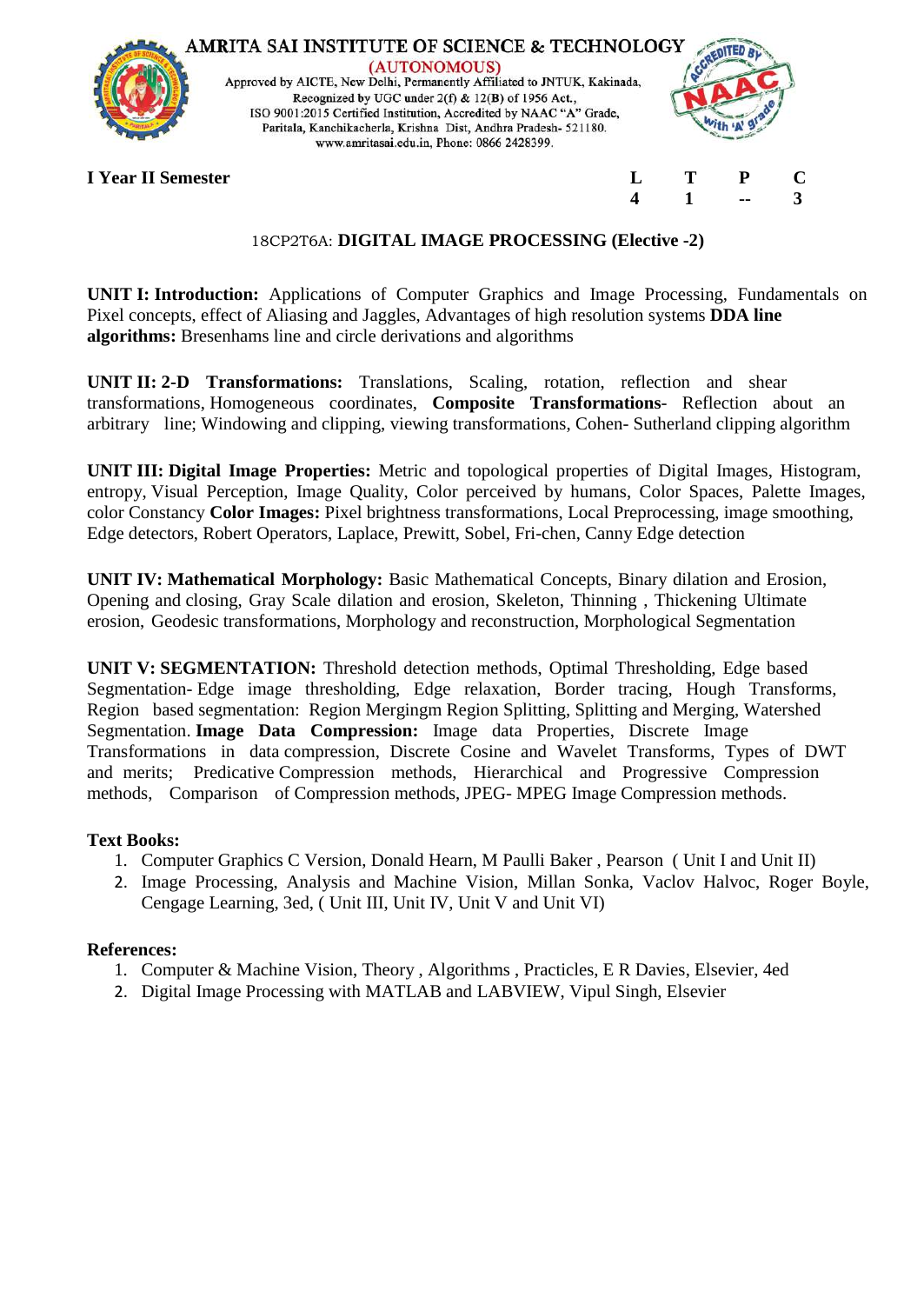

# 18CP2T6B: **PARALLEL ALGORITHMS (Elective – 2)**

**UNIT1: Introduction**: Computational demand in various application areas, advent of parallel processing, terminology- pipelining, Data parallelism and control parallelism-Amdahl's law.

**UNIT II: Scheduling:** Organizational features of Processor Arrays, Multi processors and multicomputers. Mapping and scheduling aspects of algorithms. Mapping into meshes and hyper cubes-Load balancing-List scheduling algorithm Coffman-graham scheduling algorithm for parallel processors.

**UNIT III: Algorithms:** Elementary Parallel algorithms on SIMD and MIMD machines, Analysis of these algorithms. Matrix Multiplication algorithms on SIMD and MIMD models. Fast Fourier Transform algorithms. Implementation on Hyper cube architectures. Solving linear file -system of equations, parallelizing aspects of sequential methods back substitution and Tri diagonal.

**UNIT IV: Sorting:** Parallel sorting methods, Odd-even transposition Sorting on processor arrays, Biotonic ,merge sort on shuffle - exchange ID , Array processor,2D-Mesh processor and Hypercube Processor Array. Parallel Quick-sort on Multi processors. Hyper Quick sort on hypercube multi computers. Parallel search operations. Ellis algorithm and Manber and ladner's Algorithms for dictionary operations.

**UNIT V: Searching** Parallel algorithms for Graph searching, All Pairs shortest paths and m inimum cost spanning tree. Parallelization aspects of combinatorial search algorithms with Focus on Branch and Bound Methods and Alpha-beta Search methods.

# **TEXT BOOKS:**

- 1. Parallel computing th e or y and practice, Michel J.Quinn
- 2. Programming Parallel Algorithms, Guy E. Blelloch, Communications of the ACM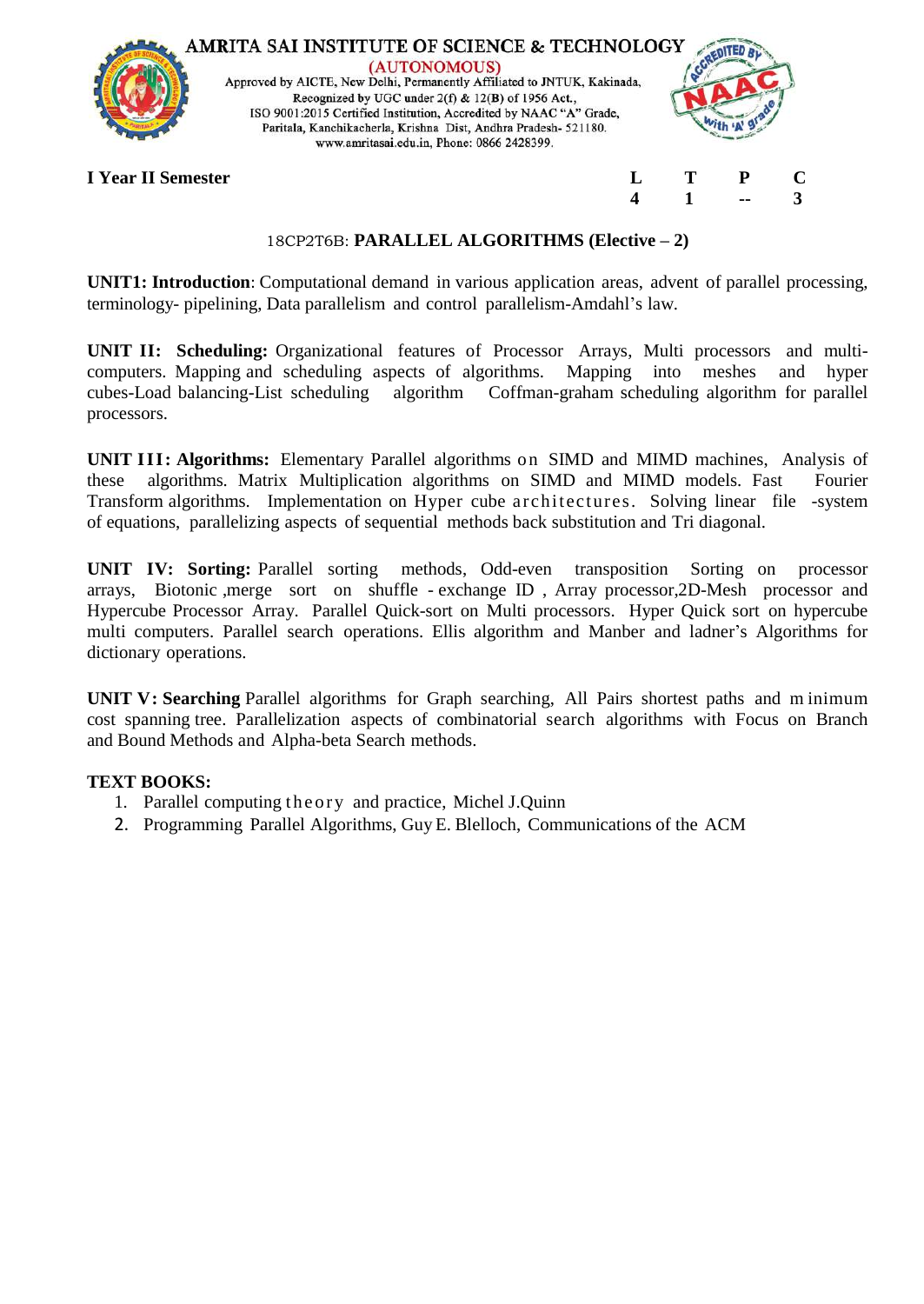

## 18CP2T6C: **CLOUD COMPUTING (Elective -2)**

**UNIT I: Introduction:** Network centric computing, Network centric content, peer-to –peer systems, cloud computing delivery models and services, Ethical issues, Vulnerabilities, Major challenges for cloud computing **Parallel and Distributed Systems:** introduction, architecture, distributed systems, communication protocols, logical clocks, message delivery rules, concurrency, model concurrency with Petri Nets.

**UNIT II: Cloud Infrastructure:** At Amazon, The Google Perspective, Microsoft Windows Azure, Open Source Software Platforms, Cloud storage diversity, Inter cloud, energy use and ecological impact, responsibility sharing, user experience, Software licensing **Cloud Computing :** Applications and Paradigms: Challenges for cloud, existing cloud applications and new opportunities, architectural styles, workflows, The Zookeeper, The Map Reduce Program model, HPC on cloud, biological research

**UNIT III: Cloud Resource virtualization:** Virtualization, layering and virtualization, virtual machine monitors, virtual machines, virtualization- full and para, performance and security isolation, hardware support for virtualization, Case Study: Xen, vBlades **Cloud Resource Management and Scheduling**: Policies and Mechanisms, Applications of control theory to task scheduling, Stability of a two-level resource allocation architecture, feed back control based on dynamic thresholds, coordination, resource bundling, scheduling algorithms, fair queuing, start time fair queuing, cloud scheduling subject to deadlines, Scheduling Map Reduce applications, Resource management and dynamic application scaling

**UNIT IV: Storage Systems:** Evolution of storage technology, storage models, file systems and database, distributed file systems, general parallel file systems. Google file system., Apache Hadoop, Big Table, Megastore ( text book 1), Amazon Simple Storage Service(S3) (Text book 2) **Cloud Security:** Cloud security risks, security – atop concern for cloud users, privacy and privacy impact assessment, trust, OS security, Virtual machine security, Security risks

**UNIT V: Cloud Application Development:** Amazon Web Services : EC2 – instances, connecting clients, security rules, launching, usage of S3 in Java, Installing Simple Notification Service on Ubuntu 10.04, Installing Hadoop on Eclipse, Cloud based simulation of a Distributed trust algorithm, Cloud service for adaptive data streaming ( Text Book 1) **Google:** Google App Engine, Google Web Toolkit (Text Book 2) **Micro Soft:** Azure Services Platform, Windows live, Exchange Online, Share Point Services, Microsoft Dynamics CRM (Text Book 2)

#### **TEXT BOOKS:**

- 1. Cloud Computing, Theory and Practice, Dan C Marinescu, MK Elsevier
- 2. Cloud Computing, A Practical Approach, Anthony T Velte, Toby J Velte, Robert Elsenpeter, TMH

# **REFERNCE BOOK:**

1. Mastering Cloud Computing, Foundations and Application Programming, Raj Kumar Buyya, Christen vecctiola, S Tammarai selvi, TMH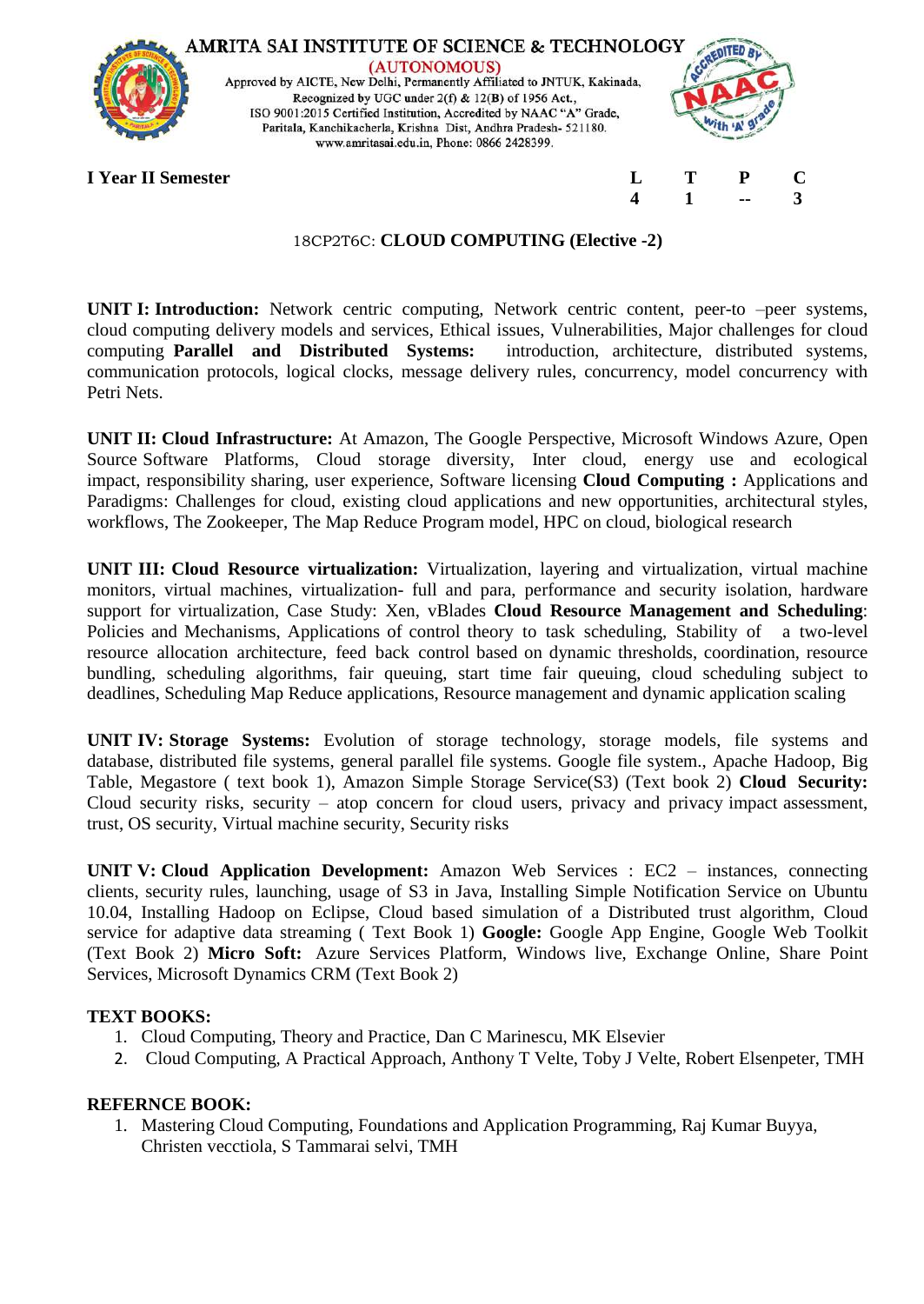

# 18CP2T6D: **MOBILE COMPUTING (Elective -2)**

**UNIT- I: Introduction:** Mobile Communications, Mobile Computing – Paradigm, Promises/Novel Applications and Impediments and Architecture; Mobile and Handheld Devices, Limitations of Mobile and Handheld Devices. GSM – Services, System Architecture, Radio Interfaces, Protocols, Localization, Calling, Handover, Security, New Data Services, GPRS.

**UNIT –II: (Wireless) Medium Access Control (MAC):** Motivation for a specialized MAC (Hidden and exposed terminals, Near and far terminals), SDMA, FDMA, TDMA, CDMA, Wireless LAN/(IEEE 802.11)

**UNIT –III : Mobile Network Layer:** IP and Mobile IP Network Layers, Packet Delivery and Handover Management, Location Management, Registration, Tunneling and Encapsulation, Route Optimization, DHCP.

**UNIT –IV: Mobile Transport Layer:** Conventional TCP/IP Protocols, Indirect TCP, Snooping TCP, Mobile TCP, Other Transport Layer Protocols for Mobile Networks. **Database Issues:** Database Hoarding & Caching Techniques, Client-Server Computing & Adaptation, Transactional Models, Query processing, Data Recovery Process & QoS Issues.

#### **UNIT- V**

Data Dissemination and Synchronization : Communications Asymmetry, Classification of Data Delivery Mechanisms, Data Dissemination, Broadcast Models, Selective Tuning and Indexing Methods, Data Synchronization – Introduction, Software, and Protocols. **Mobile Ad hoc Networks (MANETs) :**  Introduction, Applications & Challenges of a MANET, Routing, Classification of Routing Algorithms, Algorithms such as DSR, AODV, DSDV, etc. , Mobile Agents, Service Discovery.

**Protocols and Platforms for Mobile Computing:** WAP, Bluetooth, XML, J2ME, Java Card, PalmOS, Windows CE, SymbianOS, Linux for Mobile Devices, Android.

# **TEXT BOOKS:**

- 1. Jochen Schiller, "Mobile Communications", Addison-Wesley, Second Edition, 2009.
- 2. Raj Kamal, "Mobile Computing", Oxford University Press, 2007, ISBN: 0195686772

- 1. ASOKE K TALUKDER, HASAN AHMED, ROOPA R YAVAGAL, "Mobile Computing, Technology Applications and Service Creation" Second Edition, Mc Graw Hill.
- 2. UWE Hansmann, Lother Merk, Martin S. Nocklous, Thomas Stober, "Principles of Mobile Computing," Second Edition, Springer